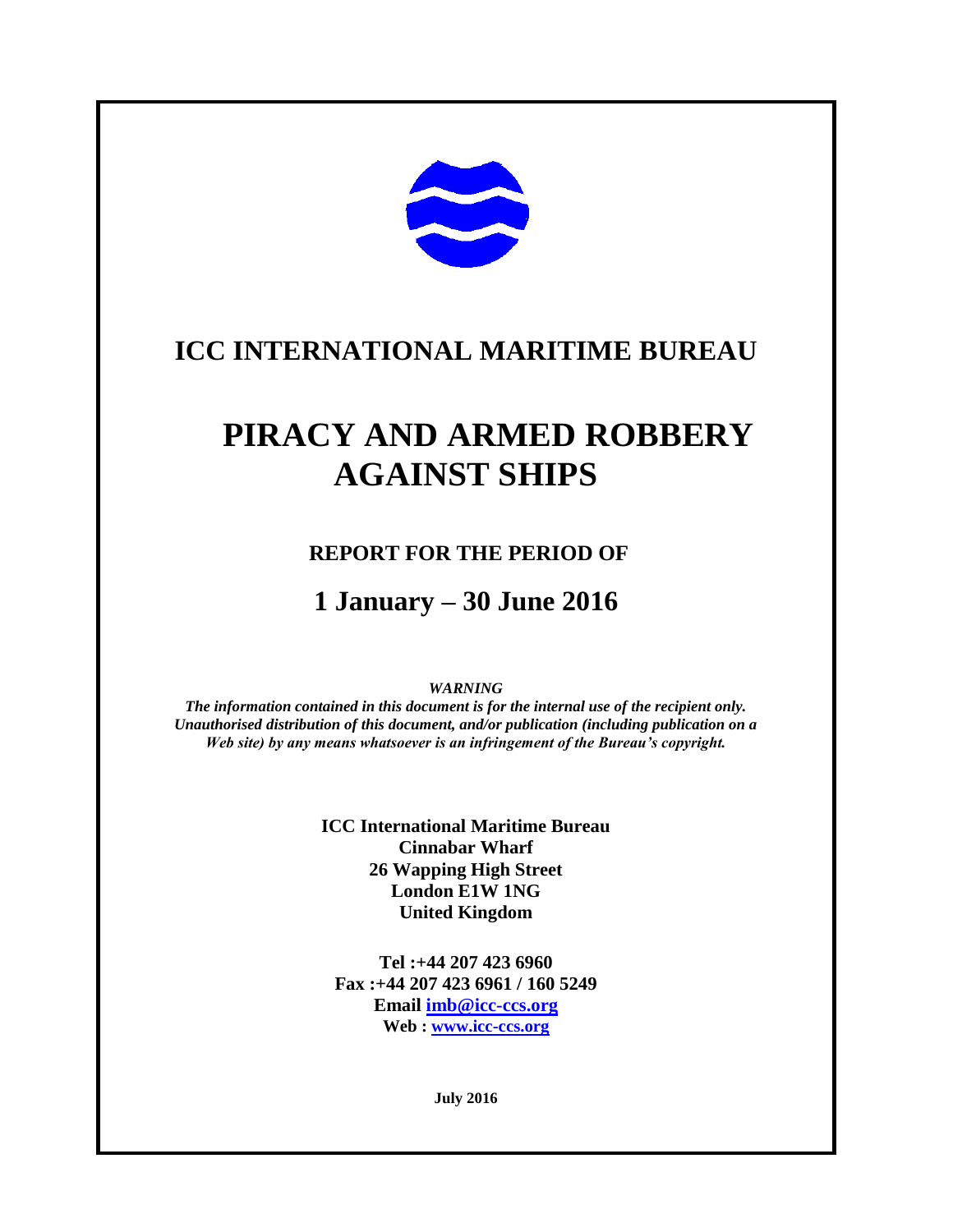#### **INTRODUCTION**

The ICC International Maritime Bureau (IMB) is a specialised division of the International Chamber of Commerce (ICC). The IMB is a non-profit making organisation, established in 1981 to act as a focal point in the fight against all types of maritime crime and malpractice. The International Maritime Organization (IMO) in its resolution A 504 (XII) (5) and (9) adopted on 20 November 1981, has *inter alia*, urged governments, all interests and organization to co-operate and exchange information with each other and the IMB with a view to maintaining and developing a coordinated action in combating maritime fraud.

This report is an analysis of world-wide reported incidents of piracy and armed robbery against ships from 1 January to 30 June 2016.

Outrage in the shipping industry at the alarming growth in piracy prompted the creation of the IMB Piracy Reporting Centre (PRC) in October 1992 in Kuala Lumpur, Malaysia.

The key services of the PRC are:

- $\triangleright$  Issuing daily status reports on piracy and armed robbery to ships via broadcasts on the Inmarsat-C SafetyNET service
- Reporting piracy and armed robbery at sea incidents to law enforcement and the IMO
- $\triangleright$  Helping local law enforcement apprehend pirates and assist in bringing them to justice
- Assisting shipowners whose vessels have been attacked or hijacked
- Assisting crewmembers whose vessels have been attacked
- $\triangleright$  Providing updates on pirate activity via Internet, twitter and email alerts
- $\triangleright$  Publishing comprehensive quarterly and annual reports detailing piracy statistics

The services of the PRC are provided free of charge to all ships irrespective of their ownership or flag.

The IMB also locates lost ships or ships seized by pirates, recovers stolen cargoes and prepares customised reports on a chargeable basis.

The IMB Piracy Reporting Centre is located at:

ICC International Maritime Bureau (Asia Regional Office) PO Box 12559, 50782 Kuala Lumpur, Malaysia Tel ++ 60 3 2078 5763 Fax ++ 60 3 2078 5769 E-mail: [imbkl@icc-ccs.org](mailto:imbkl@icc-ccs.org) **24 Hours Anti-Piracy HELPLINE Tel: ++ 60 3 2031 0014** 

**Piracy report on the Internet:** The IMB posts updates of attacks on the Internet at [www.icc-ccs.org.](http://www.icc-ccs.org/) By posting the information on the Internet, ship owners and authorities ashore as well as ships at sea can access these updates regularly and make informed decisions on the risks associated with certain sea areas. Incidents reported to the IMB can now be followed on Twitter at www.twitter.com/IMB\_Piracy

Sometimes, incidents occurring in the previous quarter(s) are reported to the Centre after a time lag. This late reporting of incidents results in changes to the figures in the tables. The Centre has, as at 30 June 2016, received reports of 98 incidents but may receive details of more in the coming months relating to the same period.

Because of the recent debate concerning Malacca Straits, narrations of incidents in this area are shown as separate categories.

Attacks in the Gulf of Aden / Red Sea and off the east coast of Somalia have been grouped together in the narrations for easy reading.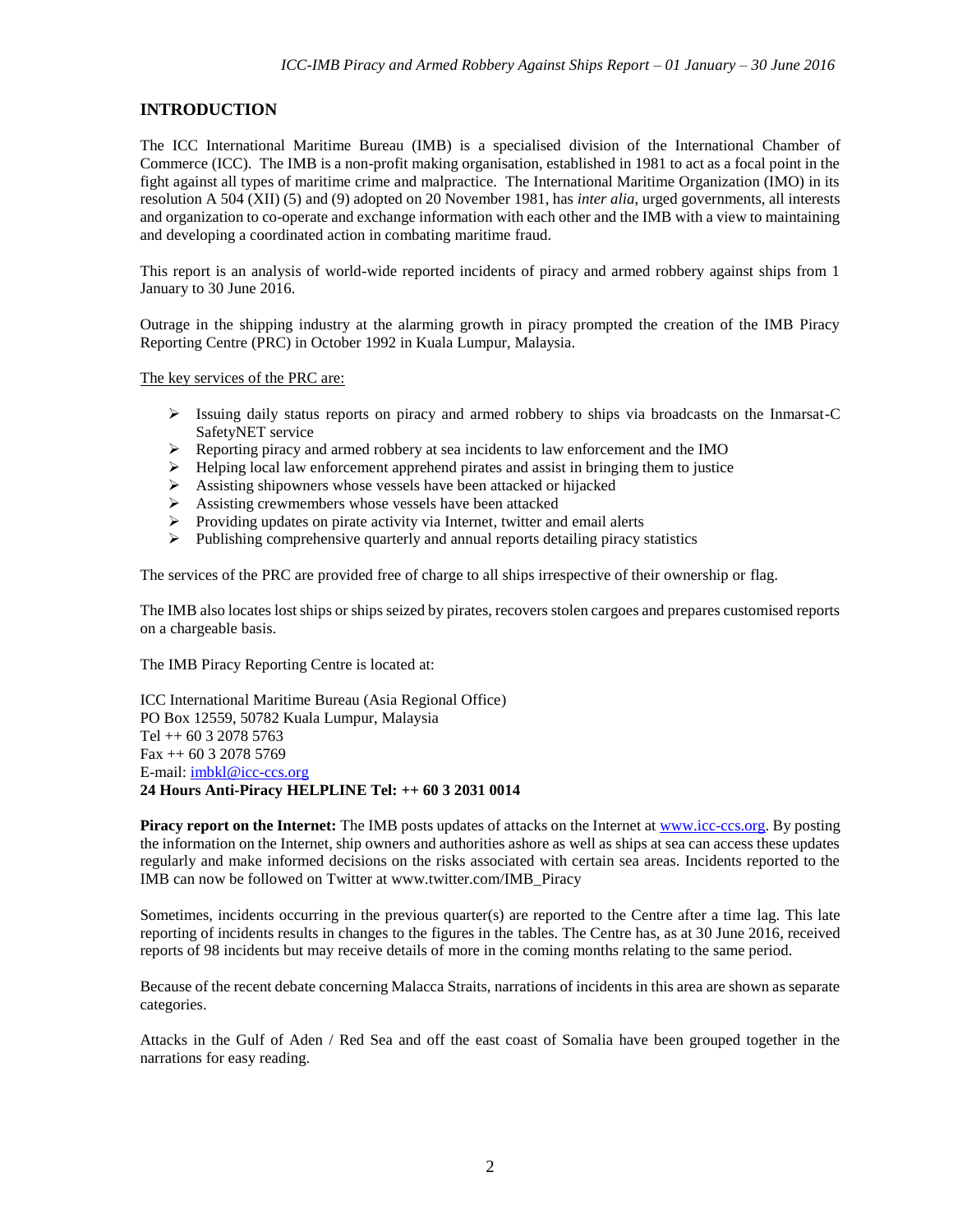#### **DEFINITIONS OF PIRACY & ARMED ROBBERY**

Piracy is defined in Article 101 of the 1982 United Nations Convention on the Law of the Sea (UNCLOS) and Armed Robbery defined by the International Maritime Organisation (IMO) in its  $26<sup>th</sup>$  Assembly session as Resolution A.1025 (26).

Article 101 of UNCLOS defines Piracy as:

*Definition of Piracy consists of any of the following acts:* 

*a) any illegal acts of violence or detention, or any act of depredation, committed for private ends by the crew or the passengers of a private ship or a private aircraft, and directed-*

*(i) on the high seas, against another ship or aircraft, or against persons or property on board such ship or aircraft;* 

*(ii) against a ship, aircraft, persons or property in a place outside the jurisdiction of any State;*

*(b) any act of voluntary participation in the operation of a ship or of an aircraft with knowledge of facts making it a pirate ship or aircraft;*

*(c) any act of inciting or of intentionally facilitating an act described in subparagraph (a) or (b).*

The IMO defines Armed Robbery in Resolution A.1025 (26) "Code of Practice for the Investigation of Crimes of Piracy and Armed Robbery against Ships" as:

*"Armed robbery against ships" means any of the following acts:*

*.1 any illegal act of violence or detention or any act of depredation, or threat thereof, other than an act of piracy, committed for private ends and directed against a ship or against persons or property on board such a ship, within a State's internal waters, archipelagic waters and territorial sea;*

*.2 any act of inciting or of intentionally facilitating an act described above.*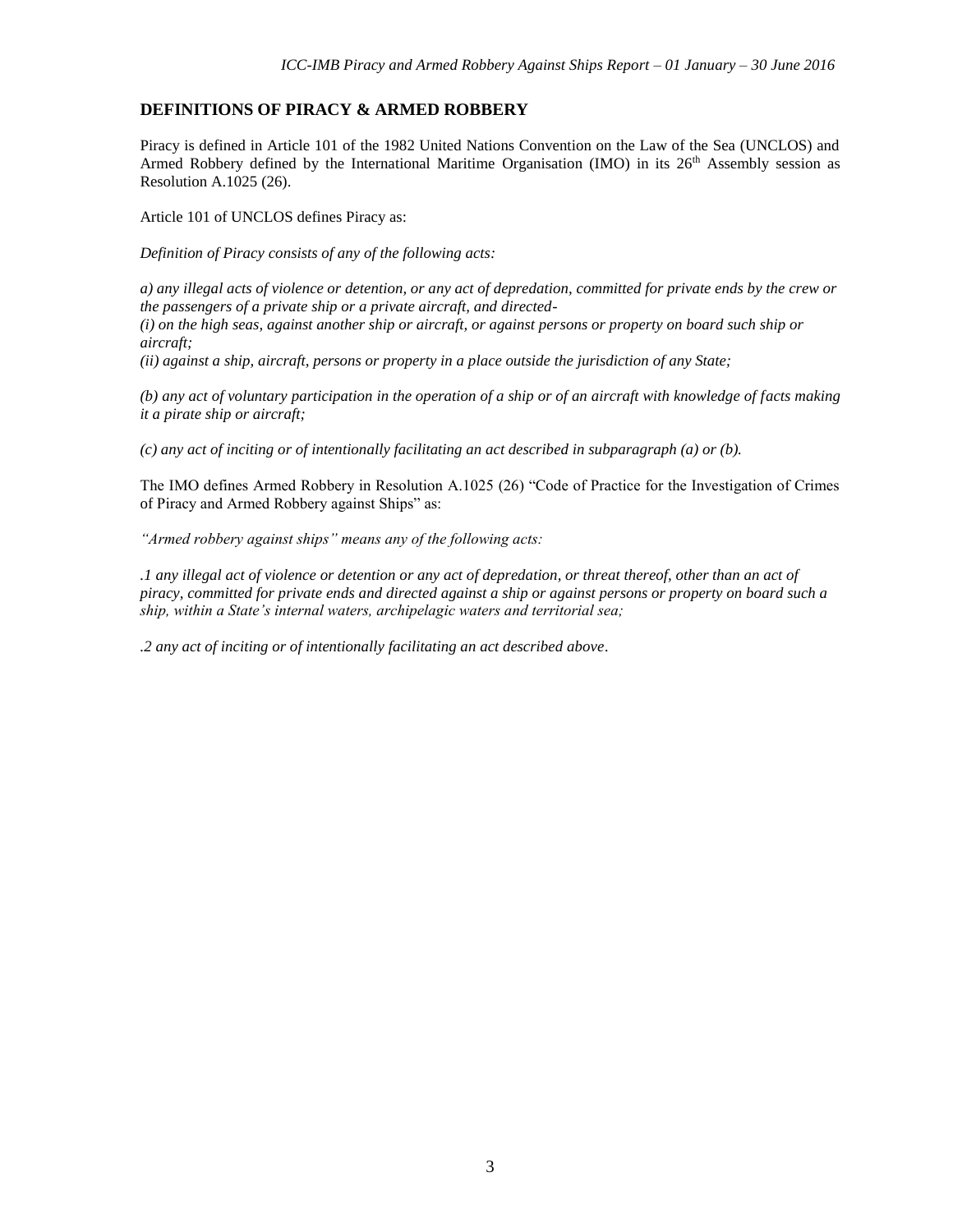#### **FUNDING**

The Piracy Reporting Centre (PRC) funded purely on donations wishes to thank the following organisations that have financially contributed towards the Centre's 24-hour manned service:

- $\triangleright$  ANIA
- Assuranceforeningen Skuld
- Britannia Steam Ship Insurance Association Limited
- > Japan P&I Club
- $\triangleright$  Just Ships
- Standard Steam Ship Mutual P&I Association
- Steam Ship Insurance Management Services Limited
- > Taipei Economic & Cultural Office in Malaysia
- The North of England P&I Association Ltd
- > Tsakos Shipping

The PRC is additionally non-financially supported by:

- ExactEarth [\(www.exactearth.com\)](http://www.exactearth.com/)
- Vesseltracker [\(www.vesseltracker.com\)](http://www.vesseltracker.com/)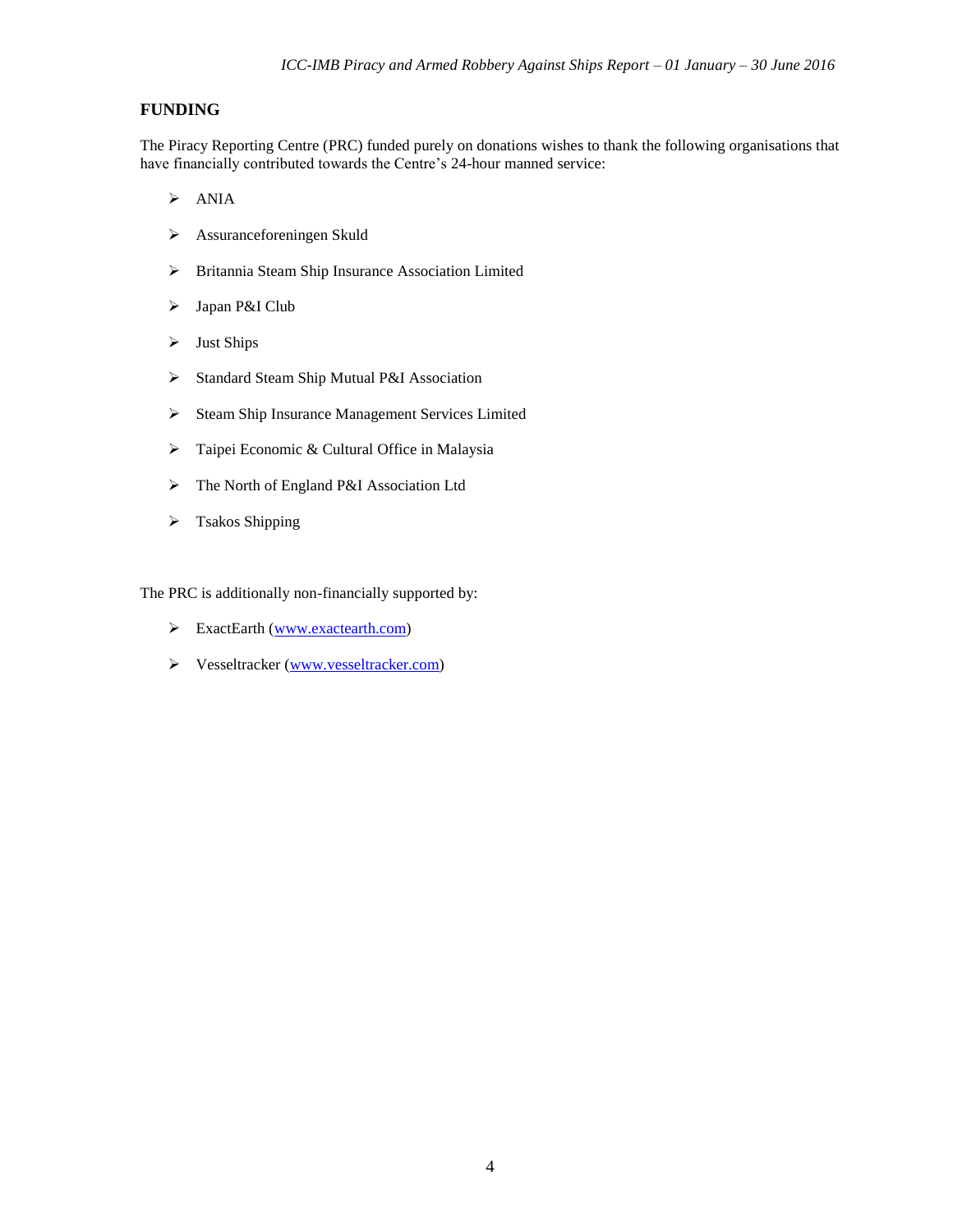# **TABLE 1: Locations of ACTUAL and ATTEMPTED attacks, January - June 2010 – 2016**

| Location                         | 2011           | 2012             | 2013                        | 2014                     | 2015           | 2016           |
|----------------------------------|----------------|------------------|-----------------------------|--------------------------|----------------|----------------|
| <b>SEASIA</b><br>Indonesia       | 21             | 32               | 48                          | 47                       | 54             | 24             |
| Malacca Straits                  |                | 1                | $\mathbf{1}$                | $\mathbf{1}$             | $\mathfrak{Z}$ |                |
| Malaysia                         | 11             | $\overline{4}$   | 3                           | 9                        | 11             | 4              |
| Myanmar (Burma)                  | $\mathbf 1$    |                  |                             |                          |                |                |
| Philippines                      | $\mathbf{1}$   | 3                | 1                           | $\overline{c}$           | $\overline{4}$ | $\mathfrak 3$  |
| <b>Singapore Straits</b>         | $\tau$         | 3                | $\overline{4}$              | 6                        | $\sqrt{6}$     |                |
| Thailand / Gulf of Thailand      |                |                  |                             |                          | $\mathbf{1}$   |                |
| <b>FAR</b><br>China / HK / Macau |                |                  |                             |                          |                | 5              |
| <b>EAST</b><br>South China Sea   | 11             | $\mathbf{1}$     | $\overline{2}$              |                          |                |                |
| Vietnam                          | $\overline{4}$ | $\overline{4}$   | $\mathfrak 3$               | $\mathbf{1}$             | 13             | $\overline{3}$ |
| <b>INDIAN SUB</b><br>Bangladesh  | $\overline{4}$ | 6                | $\boldsymbol{6}$            | 10                       | 11             | $\mathfrak 2$  |
| <b>CONTINENT</b><br>India        | 5              | 4                | 6                           | $\overline{4}$           | $\overline{4}$ | 13             |
| <b>AMERICAS</b><br><b>Brazil</b> | $\mathbf{1}$   | $\mathbf{1}$     |                             | $\mathbf{1}$             |                |                |
| Colombia                         | $\mathbf{1}$   | $\overline{c}$   | 6                           | $\mathbf{1}$             | $\mathfrak{2}$ | $\overline{c}$ |
| Costa Rica                       | 3              | $\mathbf{1}$     |                             |                          |                |                |
| Ecuador                          | $\mathbf{1}$   | $\overline{2}$   | $\ensuremath{\mathfrak{Z}}$ |                          |                |                |
| Guyana                           | $\mathbf{1}$   |                  | 1                           |                          |                | $\,1$          |
| Haiti                            |                | $\mathbf{1}$     |                             |                          | $\mathbf{1}$   |                |
| Peru                             | $\mathbf{1}$   | $\overline{2}$   | $\overline{4}$              |                          |                | $\overline{4}$ |
| Venezuela                        | $\mathbf{1}$   |                  |                             |                          |                | $\overline{2}$ |
| <b>AFRICA</b><br>Algeria         |                | $\mathbf{1}$     |                             |                          |                |                |
| Angola                           |                |                  |                             | $\mathbf{1}$             |                | $\,1$          |
| Benin                            | 12             | $\mathbf{1}$     |                             |                          |                |                |
| Cameroon                         |                |                  |                             | 1                        |                |                |
| Democratic Rep. of Congo         | $\overline{4}$ | $\overline{2}$   |                             |                          | 1              | $\overline{2}$ |
| Egypt                            | $\mathbf{1}$   | 5                | 5                           |                          |                |                |
| Gabon                            |                |                  |                             | $\mathbf{1}$             |                |                |
| Ghana                            | $\sqrt{2}$     | $\boldsymbol{2}$ |                             | $\overline{c}$           | $\overline{c}$ |                |
| Guinea                           | $\mathbf{2}$   |                  | 1                           |                          | 3              |                |
| Gulf of Aden*                    | 20             | 13               | $\overline{4}$              | $\overline{\mathcal{L}}$ |                | $\mathbf{1}$   |
| <b>Ivory Coast</b>               | $\mathbf{1}$   | 3                | 3                           | $\mathbf{1}$             | $\,1$          | $\mathbf 1$    |
| Kenya                            |                | $\mathbf{1}$     |                             |                          | $\mathbf{1}$   | $\overline{2}$ |
| Liberia                          |                |                  |                             | $\mathbf{1}$             | $\mathbf{1}$   |                |
| Mauritania                       |                |                  | $\mathbf{1}$                |                          |                |                |
| Mozambique                       |                | $\,1$            | $\mathbf{1}$                |                          | 1              |                |
| Nigeria                          | 6              | 17               | 22                          | 10                       | 11             | 24             |
| Red Sea*                         | 18             | 12               |                             | $\overline{c}$           |                |                |
| Sierra Leone                     |                |                  | $\mathbf{1}$                | $\,1$                    |                |                |
| Somalia                          | 125            | 44               | $\overline{4}$              | $\overline{3}$           |                |                |
| South Africa                     |                |                  |                             |                          |                | $\,1\,$        |
| Tanzania                         |                | 1                | $\mathbf{1}$                | $\mathbf{1}$             |                |                |
| The Congo                        |                | $\overline{c}$   | $\overline{2}$              | 3                        | $\overline{2}$ | $\mathbf{1}$   |
| Togo                             |                | 5                | 5                           | $\overline{c}$           |                | $\mathbf{1}$   |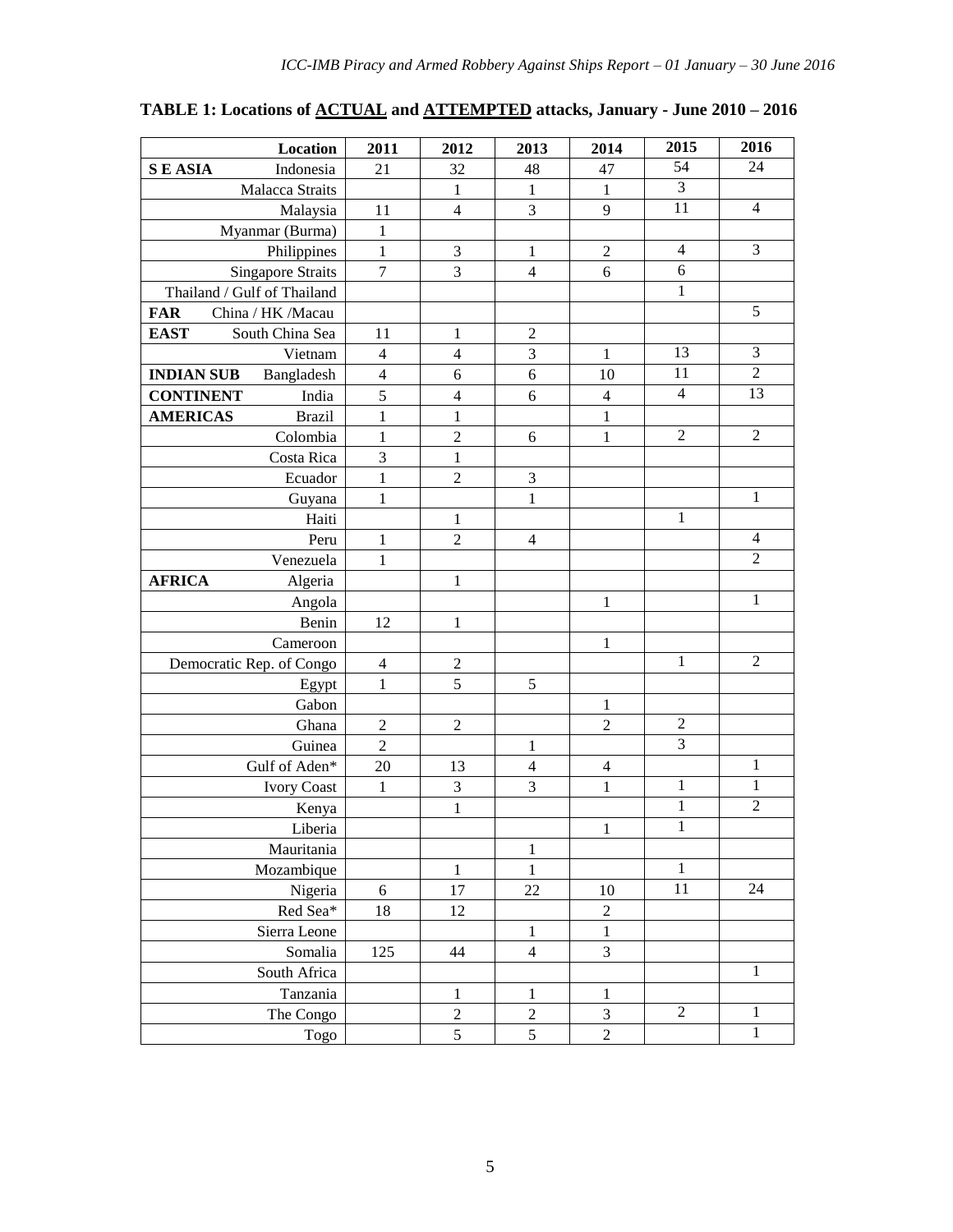| <b>REST</b>       | Papua New Guinea        |     |     |     |     |     |    |
|-------------------|-------------------------|-----|-----|-----|-----|-----|----|
| OF                | Med. Sea                |     |     |     |     |     |    |
| <b>WORLD</b>      | <b>Oman</b>             |     |     |     |     |     |    |
|                   | Yemen                   |     |     |     |     |     |    |
|                   | Subtotal for six months | 266 | 177 | 138 | 116 | 134 | 98 |
| Total at year end |                         | 439 | 297 | 264 | 245 | 246 |    |

All incidents for countries with \* above are attributed to Somali pirates

#### **CHART A: The following six locations contributed to 75% of the total of 98 incidents reported in the period January – June 2016**

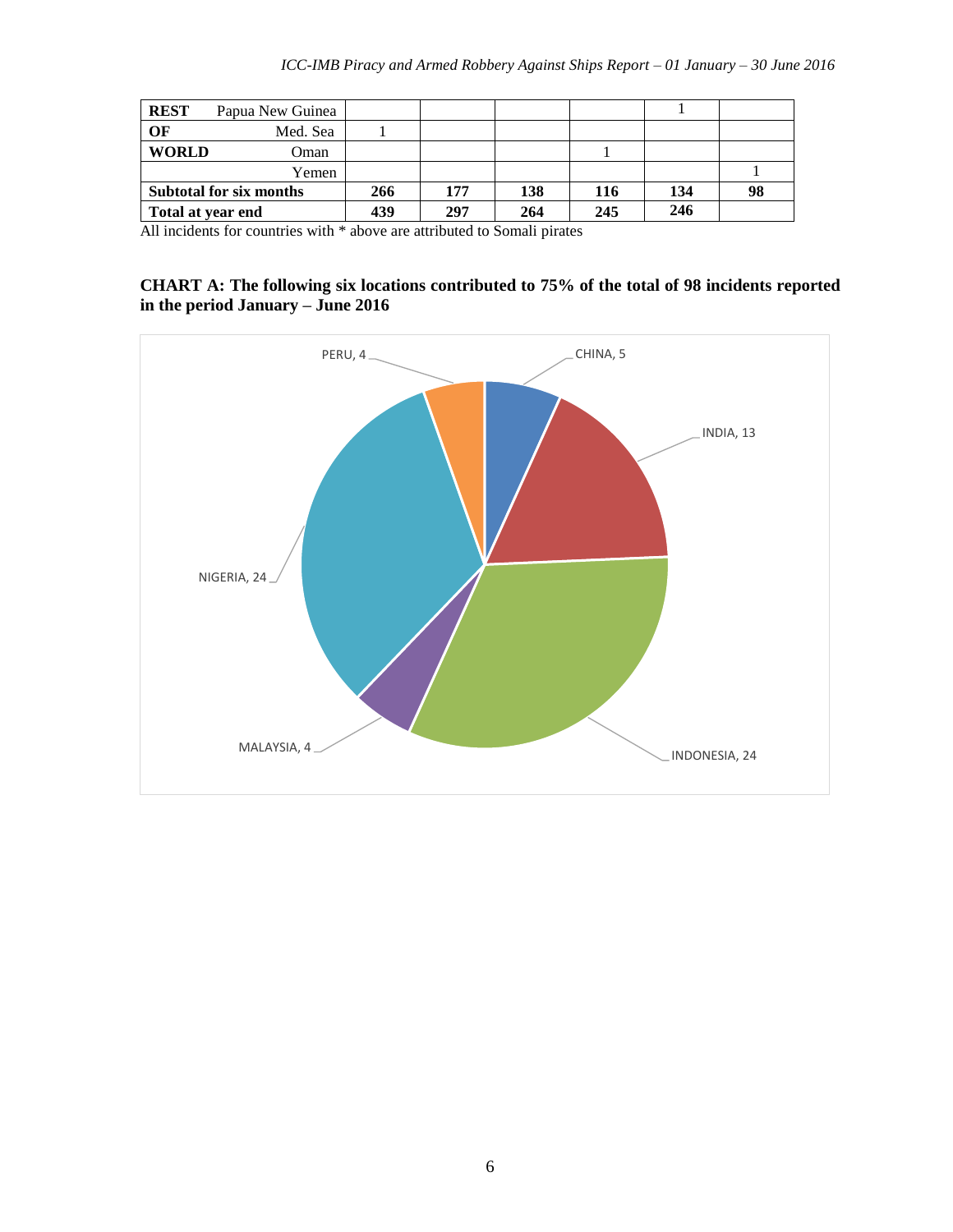

**CHART B***:* **Monthly comparison of incidents during January – June 2016**



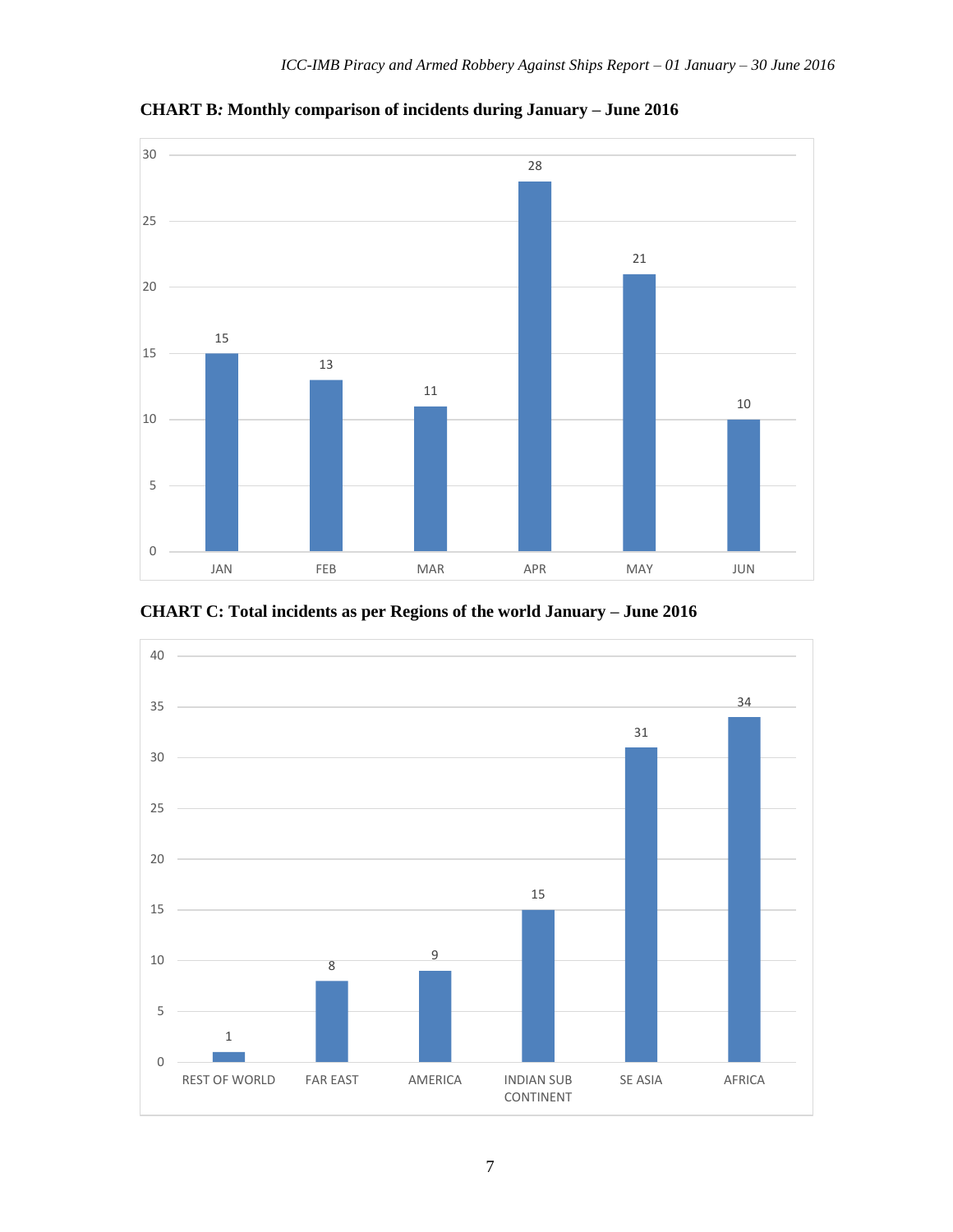|                      |                       | <b>ACTUAL ATTACKS</b> |                 | <b>ATTEMPTED ATTACKS</b> |                  |
|----------------------|-----------------------|-----------------------|-----------------|--------------------------|------------------|
|                      | Location              | <b>Boarded</b>        | <b>Hijacked</b> | <b>Fired Upon</b>        | <b>Attempted</b> |
| <b>SEASIA</b>        | Indonesia             | 20                    | 1               |                          | 3                |
|                      | Malaysia              | 3                     | 1               |                          |                  |
|                      | Philippines           | 1                     | $\mathbf{1}$    |                          | 1                |
| <b>FAR</b>           | China                 | 5                     |                 |                          |                  |
| <b>EAST</b>          | Vietnam               | 3                     |                 |                          |                  |
| <b>INDIAN</b>        | Bangladesh            | 1                     |                 |                          | 1                |
| <b>SUB CONT</b>      | India                 | $\overline{13}$       |                 |                          |                  |
| <b>AMERICAS</b>      | Colombia              | 2                     |                 |                          |                  |
|                      | Guyana                | 1                     |                 |                          |                  |
|                      | Peru                  | 4                     |                 |                          |                  |
|                      | Venezuela             | $\overline{c}$        |                 |                          |                  |
| <b>AFRICA</b>        | Angola                | 1                     |                 |                          |                  |
|                      | Dem Republic of Congo | $\overline{c}$        |                 |                          |                  |
|                      | Gulf of Aden          |                       |                 |                          | 1                |
|                      | <b>Ivory Coast</b>    |                       | 1               |                          |                  |
|                      | Kenya                 | 2                     |                 |                          |                  |
|                      | Nigeria               | 9                     | 1               | 8                        | 6                |
|                      | South Africa          |                       |                 |                          |                  |
|                      | The Congo             | 1                     |                 |                          |                  |
|                      | Togo                  | 1                     |                 |                          |                  |
| <b>REST OF WORLD</b> | Yemen                 |                       |                 | 1                        |                  |
| Sub total            |                       | 72                    | 5               | $\boldsymbol{9}$         | 12               |
| <b>Total</b>         |                       |                       |                 | 98                       |                  |

#### **TABLE 2: ACTUAL and ATTEMPTED attacks by location, January – June 2016**

### **TABLE 3: Ports and anchorages, with three or more reported incidents, January – June 2016**

| <b>Location</b>                     | Country   | $01.01.2016 - 30.06.2016$ |
|-------------------------------------|-----------|---------------------------|
| Batam / Batu Ampar                  | Indonesia |                           |
| Callao                              | Peru      |                           |
| Kandla                              | India     |                           |
| Jakarta / Tg. Priok                 | Indonesia |                           |
| Off Bayelsa / Brass / Port Harcourt | Nigeria   | 14                        |
| Samarinda                           | Indonesia |                           |
| Visakhapatnam                       | India     |                           |
| <b>Sub Total</b>                    |           | 41                        |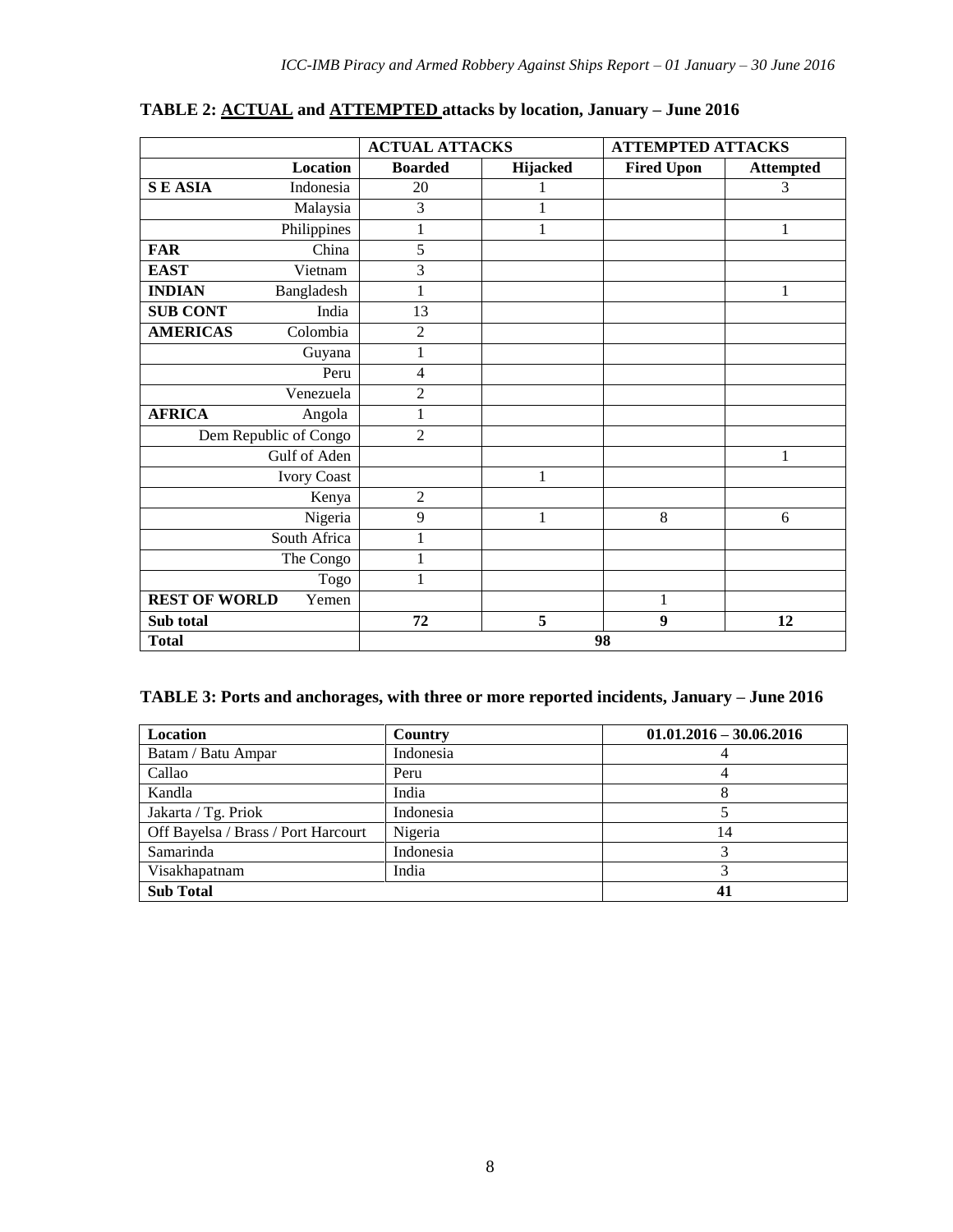| <b>Location</b>                   | Anchored       | <b>Berthed</b> | <b>Steaming</b> |
|-----------------------------------|----------------|----------------|-----------------|
| <b>SEASIA</b><br>Indonesia        | 15             | $\overline{2}$ | 4               |
| Malaysia                          |                |                | 4               |
| Philippines                       | 1              |                | 1               |
| <b>FAR</b><br>China               | 3              | $\overline{2}$ |                 |
| <b>EAST</b><br>Vietnam            | 3              |                |                 |
| <b>INDIAN SUB CONT</b> Bangladesh | $\mathbf{1}$   |                |                 |
| India                             | 10             | $\overline{2}$ |                 |
| <b>AMERICAS</b><br>Colombia       | $\overline{2}$ |                |                 |
| Guyana                            | $\mathbf{1}$   |                |                 |
| Peru                              | 4              |                |                 |
| Venezuela                         | $\overline{c}$ |                |                 |
| <b>AFRICA</b><br>Angola           | $\mathbf{1}$   |                |                 |
| Dem. Republic of Congo            | $\overline{2}$ |                |                 |
| <b>Ivory Coast</b>                |                |                |                 |
| Kenya                             |                | $\overline{2}$ |                 |
| Nigeria                           |                |                | 10              |
| South Africa                      |                | 1              |                 |
| The Congo                         | 1              |                |                 |
| Togo                              |                |                |                 |
| <b>Sub Total</b>                  | 47             | 9              | 21              |
| <b>Total</b>                      |                | 77             |                 |

**TABLE 4: Status of ships during ACTUAL attacks, January – June 2016**

#### **TABLE 5: Status of ships during ATTEMPTED attacks, January – June 2016**

|                                    | <b>Location</b> | Anchored | <b>Berthed</b> | <b>Steaming</b> |
|------------------------------------|-----------------|----------|----------------|-----------------|
| <b>SEASIA</b>                      | Indonesia       |          |                |                 |
|                                    | Philippines     |          |                |                 |
| <b>INDIAN SUB CONT.</b> Bangladesh |                 |          |                |                 |
| <b>AFRICA</b>                      | Gulf of Aden    |          |                |                 |
|                                    | Nigeria         |          |                | 14              |
| <b>REST OF WORLD</b>               | Yemen           |          |                |                 |
| <b>Sub Total</b>                   |                 |          | ۰              | 17              |
| <b>Total</b>                       |                 |          | 21             |                 |

|  |  |  | TABLE 6: Types of arms used during attacks, January - June 2011 - 2016 |  |  |
|--|--|--|------------------------------------------------------------------------|--|--|
|  |  |  |                                                                        |  |  |

| <b>Type of Arms</b> | 2011 | 2012 | 2013 | 2014 | 2015 | 2016 |
|---------------------|------|------|------|------|------|------|
| Guns                | 160  | 78   | 44   | 30   | 26   | 31   |
| Knives              | 35   | 39   | 39   | 38   | 54   | 15   |
| Other weapons       |      |      |      |      |      |      |
| Not stated          | 68   | 58   | 53   | 46   |      | 50   |
| Sub total           | 266  | 177  | 138  | 116  | 134  | 98   |
| Total at year end   | 439  | 297  | 264  | 245  | 246  |      |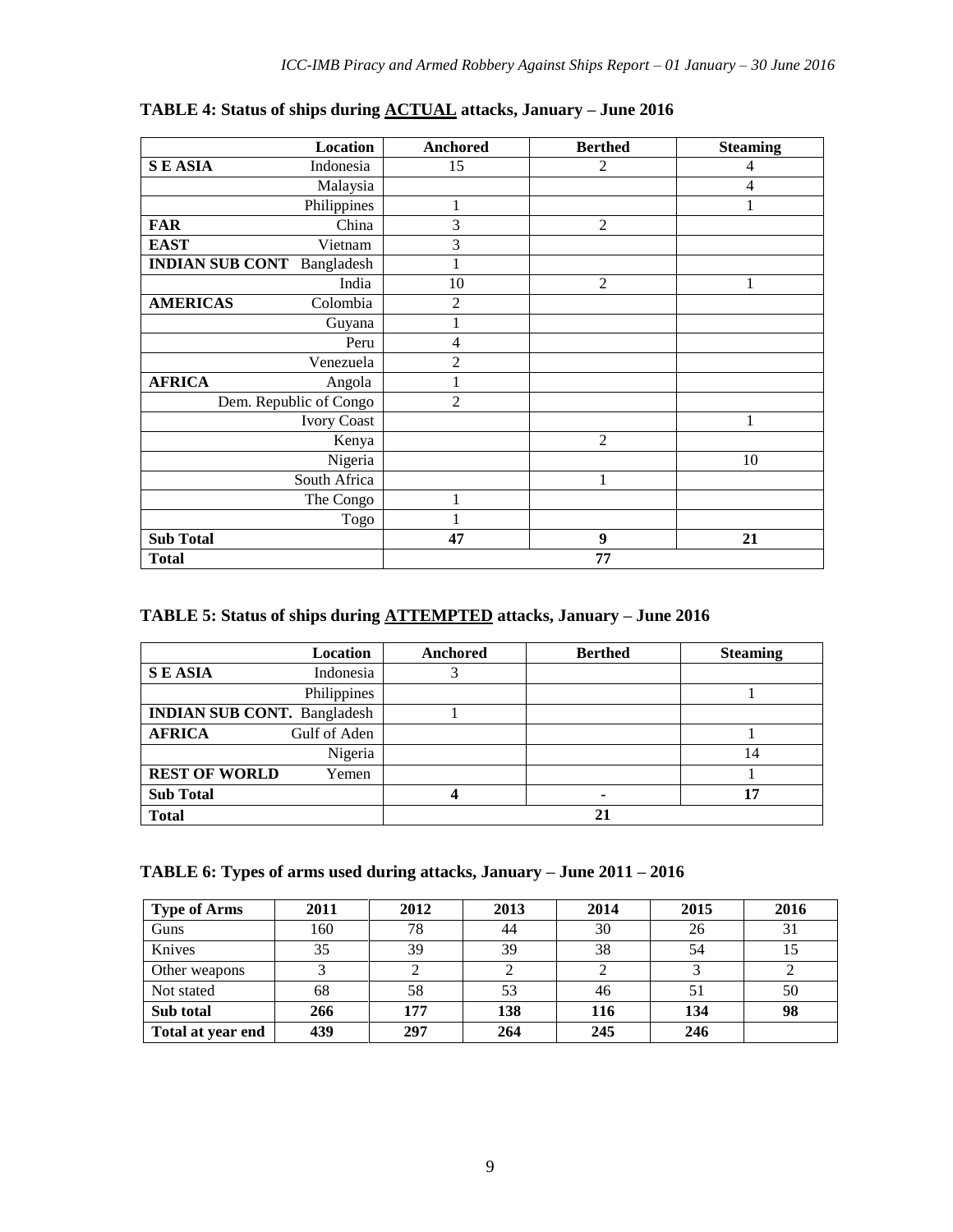| <b>Type of Attack</b> | 2011 | 2012 | 2013 | 2014 | 2015 | 2016 |
|-----------------------|------|------|------|------|------|------|
| Attempted             | 62   | 52   | 16   | 21   |      | 12   |
| <b>Boarded</b>        | 99   | 80   | 100  | 78   | 106  | 72   |
| Fired upon            | 76   | 25   |      |      |      |      |
| Hijack                | 29   | 20   |      | 10   |      |      |
| Sub total             | 266  | 177  | 138  | 116  | 134  | 98   |
| Total at year end     | 439  | 297  | 264  | 245  | 246  |      |

**TABLE 7: Comparison of the type of attacks, January – June 2011 – 2016**

## **TABLE 8: Types of violence to crew, January – June 2011 – 2016**

| <b>Type of Violence</b> | 2011 | 2012 | 2013 | 2014 | 2015 | 2016 |
|-------------------------|------|------|------|------|------|------|
| Hostage                 | 495  | 334  | 127  | 200  | 250  | 64   |
| Kidnapped               | 13   |      | 30   |      | 10   | 44   |
| Threatened              | 21   | 10   |      |      |      |      |
| Assaulted               |      |      |      |      | 14   |      |
| Injured                 | 39   |      | 10   |      |      |      |
| Killed                  |      |      |      |      |      |      |
| <b>Total</b>            | 579  | 361  | 176  | 217  | 289  | 118  |

### **TABLE 9: Type of violence to crew by location, January – June 2016**

|                | Location           | Hostage | <b>Threatened</b> | <b>Injured</b> | <b>Assaulted</b> | <b>Killed</b>            | Kidnap |
|----------------|--------------------|---------|-------------------|----------------|------------------|--------------------------|--------|
| <b>SE ASIA</b> | Indonesia          | 27      | ◠<br>∠            |                | 3                |                          |        |
|                | Malaysia           |         |                   |                |                  |                          |        |
|                | Philippines        |         |                   |                |                  |                          | 10     |
| <b>AFRICA</b>  | <b>Ivory Coast</b> | 16      |                   |                |                  |                          | 2      |
|                | Kenya              |         |                   |                |                  |                          |        |
|                | Nigeria            | 12      |                   | 2              |                  |                          | 24     |
| Sub total      |                    | 64      | 3                 |                | 3                | $\overline{\phantom{a}}$ | 44     |
| <b>Total</b>   |                    |         |                   | 118            |                  |                          |        |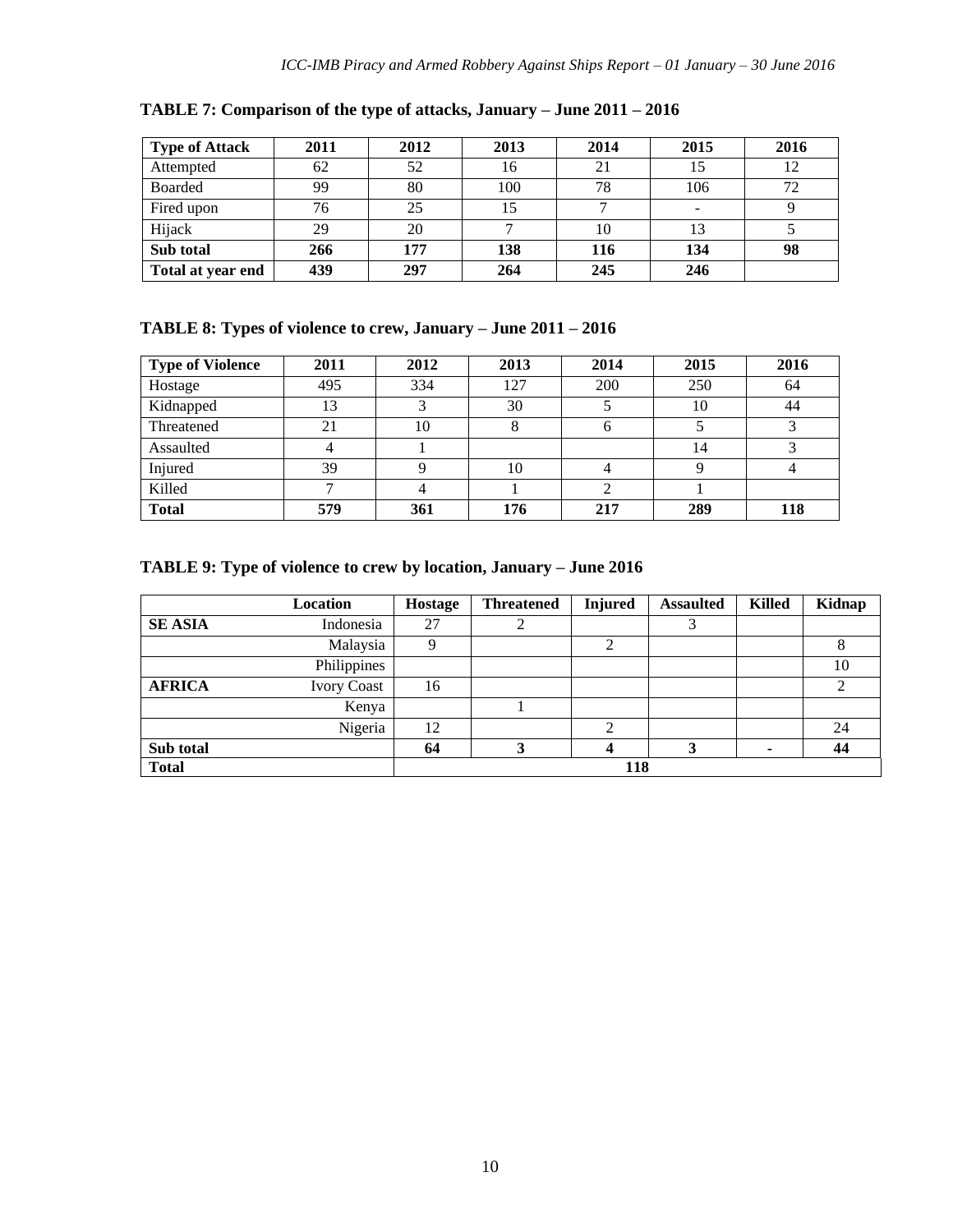|                      | Location               | <b>Guns</b>  | <b>Knives</b>  | <b>Not Stated</b> | <b>Other Weapons</b> |
|----------------------|------------------------|--------------|----------------|-------------------|----------------------|
| <b>SEASIA</b>        | Indonesia              | 3            | 5              | 16                |                      |
|                      | Malaysia               | $\sqrt{2}$   |                | 1                 | 1                    |
|                      | Philippines            | $\mathbf{1}$ |                | $\overline{2}$    |                      |
| <b>FAR</b>           | China                  |              |                | 5                 |                      |
| <b>EAST</b>          | Vietnam                |              | $\mathbf{1}$   | $\overline{2}$    |                      |
| <b>INDIAN</b>        | Bangladesh             |              | $\mathbf{1}$   | 1                 |                      |
| <b>SUB CONT</b>      | India                  |              | $\overline{2}$ | 11                |                      |
| <b>AMERICAS</b>      | Colombia               | 1            |                | 1                 |                      |
|                      | Guyana                 |              | $\mathbf{1}$   |                   |                      |
|                      | Peru                   |              | $\mathbf{1}$   | $\overline{3}$    |                      |
|                      | Venezuela              |              |                | 1                 | 1                    |
| <b>AFRICA</b>        | Angola                 |              | $\mathbf{1}$   |                   |                      |
|                      | Dem. Republic of Congo |              | $\overline{2}$ |                   |                      |
|                      | Gulf of Aden           |              |                | 1                 |                      |
|                      | <b>Ivory Coast</b>     | 1            |                |                   |                      |
|                      | Kenya                  |              | $\mathbf{1}$   | $\mathbf{1}$      |                      |
|                      | Nigeria                | 22           |                | $\overline{c}$    |                      |
|                      | South Africa           |              |                | 1                 |                      |
|                      | The Congo              |              |                | 1                 |                      |
|                      | Togo                   |              |                | 1                 |                      |
| <b>REST OF WORLD</b> | Yemen                  | $\mathbf{1}$ |                |                   |                      |
| Sub total            |                        | 31           | 15             | 50                | $\overline{2}$       |
| <b>Total</b>         |                        |              |                | 98                |                      |

**TABLE 10: Types of arms used by geographical location, January – June 2016**

## **TABLE 11: Types of ships attacked, January – June 2011 – 2016**

| <b>Type</b>                    | 2011           | 2012           | 2013           | 2014           | 2015           | 2016           |
|--------------------------------|----------------|----------------|----------------|----------------|----------------|----------------|
| <b>Bulk Carrier</b>            | 61             | 39             | 31             | 22             | 45             | 20             |
| Cable Ship                     |                |                |                |                | 1              |                |
| Container                      | 35             | 26             | 17             | 10             | 13             | 8              |
| Dhow                           | 1              | 5              | 1              |                |                |                |
| Dive Support Vsl               | 1              |                |                |                |                |                |
| Dredger                        |                |                |                |                |                | 1              |
| General Cargo                  | 20             | 8              | 14             | 11             | 8              | 3              |
| Guard Vsl                      |                | $\mathbf{1}$   |                |                |                |                |
| Heavy Lift Vessel              | 1              |                |                |                |                | $\mathbf{1}$   |
| Hopper Dredger                 |                |                |                |                | 1              |                |
| <b>Livestock Carrier</b>       | $\overline{2}$ |                |                |                |                |                |
| Naval Auxiliary Vsl            |                | 1              |                |                |                |                |
| <b>Offshore Processing Vsl</b> |                |                |                | 1              |                |                |
| Offshore Support Vsl           |                |                |                |                |                | 1              |
| Ore Carrier                    |                |                |                |                |                |                |
| Passenger                      | 1              |                |                |                | 1              |                |
| Pipe Layer / Barge             |                | 1              |                |                | 1              |                |
| Refrigerated                   | 3              | $\overline{2}$ | $\overline{2}$ |                | $\overline{2}$ |                |
| Research Ship                  |                | $\mathbf{1}$   |                |                |                | $\overline{2}$ |
| <b>RORO</b>                    | $\overline{2}$ | $\overline{2}$ | 1              | $\overline{2}$ |                |                |
| Seismographic Res.             | 1              |                |                |                |                |                |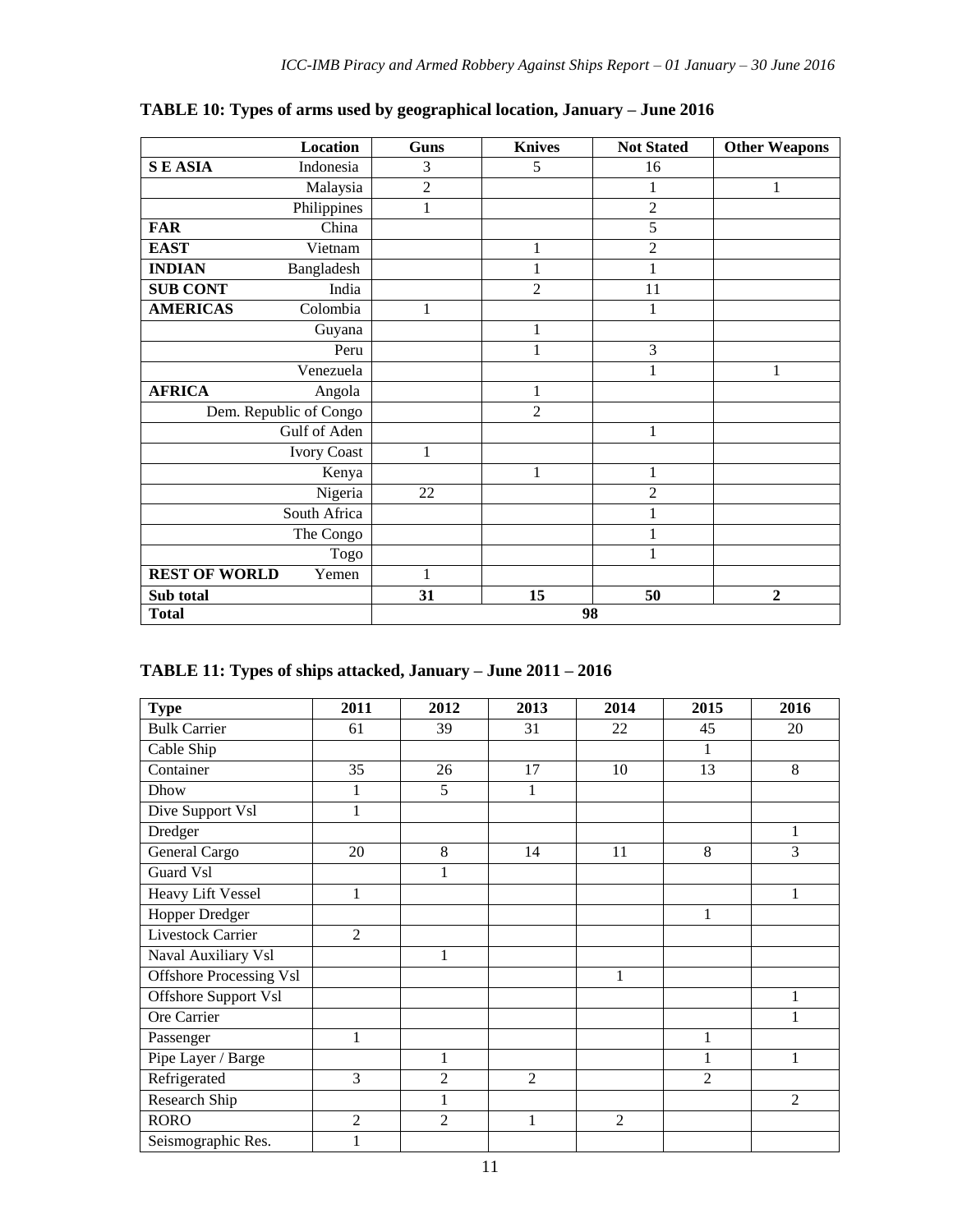| Supply Vsl                |                | 5   | 5              | $\mathfrak{D}$ | $\mathfrak{D}$ | $\overline{2}$ |
|---------------------------|----------------|-----|----------------|----------------|----------------|----------------|
| Tanker Bitumen            |                |     |                |                |                |                |
| <b>Tanker Bunkering</b>   |                |     |                |                |                |                |
| Tanker Chem / Prod        | 56             | 46  | 37             | 40             | 34             | 35             |
| Tanker Crude Oil          | 41             | 22  | 16             | 16             | 10             | 7              |
| Tanker FPSO / FSO         |                |     |                |                | 2              |                |
| Tanker LNG                |                | 2   |                |                |                | 1              |
| Tanker LPG                | $\mathfrak{D}$ | 6   | 4              | 5              | 3              | 5              |
| Trawler / Fishing         | 5              | 4   | $\overline{2}$ | 2              |                |                |
| Tug / Offshore Tug        | 21             | 6   | 7              | $\mathfrak{D}$ | 5              | 8              |
| Vehicle Carrier           | 6              |     |                |                |                | $\overline{2}$ |
| <b>Wood Chips Carrier</b> |                |     |                |                | $\overline{2}$ |                |
| Yacht                     | 3              |     |                |                | 1              |                |
| Not stated                |                |     |                |                |                |                |
| Sub total                 | 266            | 177 | 138            | 116            | 134            | 98             |
| Total at year end         | 439            | 297 | 264            | 245            | 246            |                |

**CHART D: Type of vessels attacked January – June 2016**

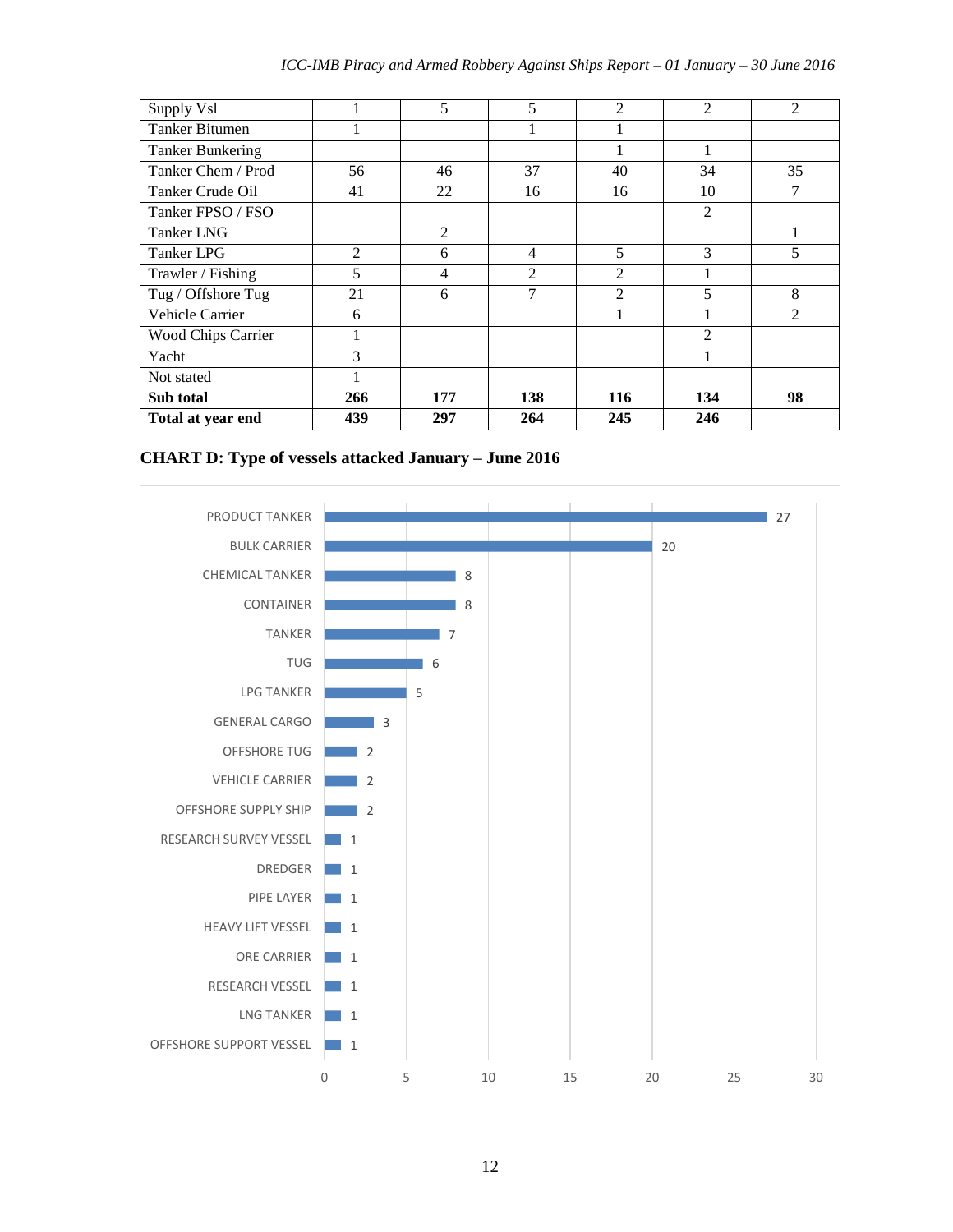| <b>Flag State</b> | 2011             | 2012           | 2013           | 2014           | 2015           | 2016           |
|-------------------|------------------|----------------|----------------|----------------|----------------|----------------|
| Algeria           | $\mathbf{1}$     |                |                |                |                |                |
| Antigua Barbuda   | 9                | $\overline{2}$ | 6              | $\overline{4}$ | $\overline{5}$ |                |
| Australia         |                  |                |                |                | $\mathbf{1}$   |                |
| Austria           | $\mathbf{1}$     |                |                |                |                |                |
| <b>Bahamas</b>    | $\overline{7}$   | 12             | $\overline{3}$ | 3              | $\overline{3}$ | $\overline{2}$ |
| <b>Barbados</b>   | $\mathbf{1}$     |                | $\mathbf{1}$   |                |                |                |
| Belgium           | $\sqrt{2}$       |                |                |                | $\mathbf{1}$   |                |
| Belize            |                  |                |                |                | $\mathbf{1}$   | $\mathbf{1}$   |
| Bolivia           |                  | $\mathbf{1}$   |                |                |                |                |
| Cayman Island     | $\mathbf{1}$     | $\mathbf{1}$   |                |                |                |                |
| China             | $\sqrt{2}$       |                | $\sqrt{2}$     | $\mathbf 1$    |                |                |
| Comoros           | $\overline{2}$   | 1              |                |                |                |                |
| Cook Islands      |                  |                |                |                | $\mathbf{1}$   | $\mathbf{1}$   |
| Croatia           |                  |                | $\mathbf{1}$   |                |                | $\mathbf{1}$   |
| Curacao           |                  | $\overline{2}$ |                |                | $\mathbf{1}$   |                |
| Cyprus            | 3                | $\mathbf{1}$   |                | $\mathbf{1}$   | $\overline{2}$ | $\sqrt{2}$     |
| Denmark           | $\overline{5}$   | $\overline{4}$ | $\overline{2}$ | $\overline{c}$ | $\mathbf{1}$   | $\mathbf{1}$   |
| Dominica Republic | $\mathbf{1}$     |                |                |                |                |                |
| Egypt             |                  |                |                |                | $\mathbf{1}$   |                |
| Ethiopia          | $\mathbf{1}$     | $\mathbf{1}$   |                |                |                | $\mathbf{1}$   |
| France            | $\boldsymbol{2}$ |                | $\,1$          |                |                |                |
| Germany           | $\overline{3}$   | $\sqrt{2}$     |                |                |                |                |
| Ghana             |                  |                |                | $\mathbf{1}$   | $\,1\,$        |                |
| Gibraltar         | $\mathbf{1}$     | $\overline{2}$ | $\overline{2}$ | $\mathbf{1}$   |                |                |
| Greece            | $\overline{6}$   | $\overline{3}$ | $\overline{2}$ |                | 3              | $\mathbf{1}$   |
| Honduras          |                  |                |                | $\mathbf{1}$   |                |                |
| Hong Kong (SAR)   | 11               | 11             | 12             | $8\,$          | 12             | $\mathfrak{Z}$ |
| India             | $\overline{4}$   | $\overline{4}$ | $\sqrt{2}$     | $\overline{3}$ |                | $\mathbf{1}$   |
| Indonesia         | $\overline{4}$   |                |                |                | $\overline{2}$ | $\overline{2}$ |
| Iran              |                  |                | $\mathbf{1}$   |                |                |                |
| Isle of Man       | $\sqrt{2}$       | $\mathfrak{Z}$ |                | $\sqrt{2}$     | $\sqrt{2}$     | $\mathbf{1}$   |
| Italy             | $\overline{5}$   | $\overline{3}$ | $\mathbf{1}$   | $\overline{4}$ |                |                |
| Japan             | $\,1$            |                |                |                |                | $\,1$          |
| Kiribati          |                  |                | 1              |                |                |                |
| Liberia           | 29               | 33             | 27             | 12             | 13             | 12             |
| Libya             | $\overline{2}$   |                |                |                |                |                |
| Luxemburg         | $\mathbf{1}$     |                | $\overline{2}$ |                | $\,1\,$        | $\mathbf{1}$   |
| Madeira           |                  |                |                |                |                | $\mathbf{1}$   |
| Malaysia          | $\tau$           | 5              | 5              | $\overline{2}$ | 10             | $\mathfrak{Z}$ |
| Malta             | 19               | $6\,$          | $\overline{5}$ | 3              | 6              | $\sqrt{2}$     |
| Marshall Islands  | 28               | 9              | 13             | 14             | 19             | 22             |
| Mongolia          | 3                |                |                |                |                |                |
| Netherlands       |                  | $\mathbf{1}$   |                | $\overline{4}$ |                | $\overline{2}$ |
| Nigeria           |                  |                | $\mathbf{1}$   | $\mathbf{1}$   | $\overline{2}$ | $\overline{3}$ |
| Norway            | $\overline{5}$   | $\overline{2}$ | $\overline{3}$ | $\overline{2}$ | $\mathbf{1}$   | $\overline{1}$ |
| Oman              |                  | $\mathfrak{Z}$ |                |                |                |                |
| Panama            | 42               | 26             | 16             | 20             | 22             | $20\,$         |
| Papua New Guinea  |                  |                |                |                | $\mathbf{1}$   |                |

#### **TABLE 12: Nationalities of ships attacked, January – June 2011 – 2016**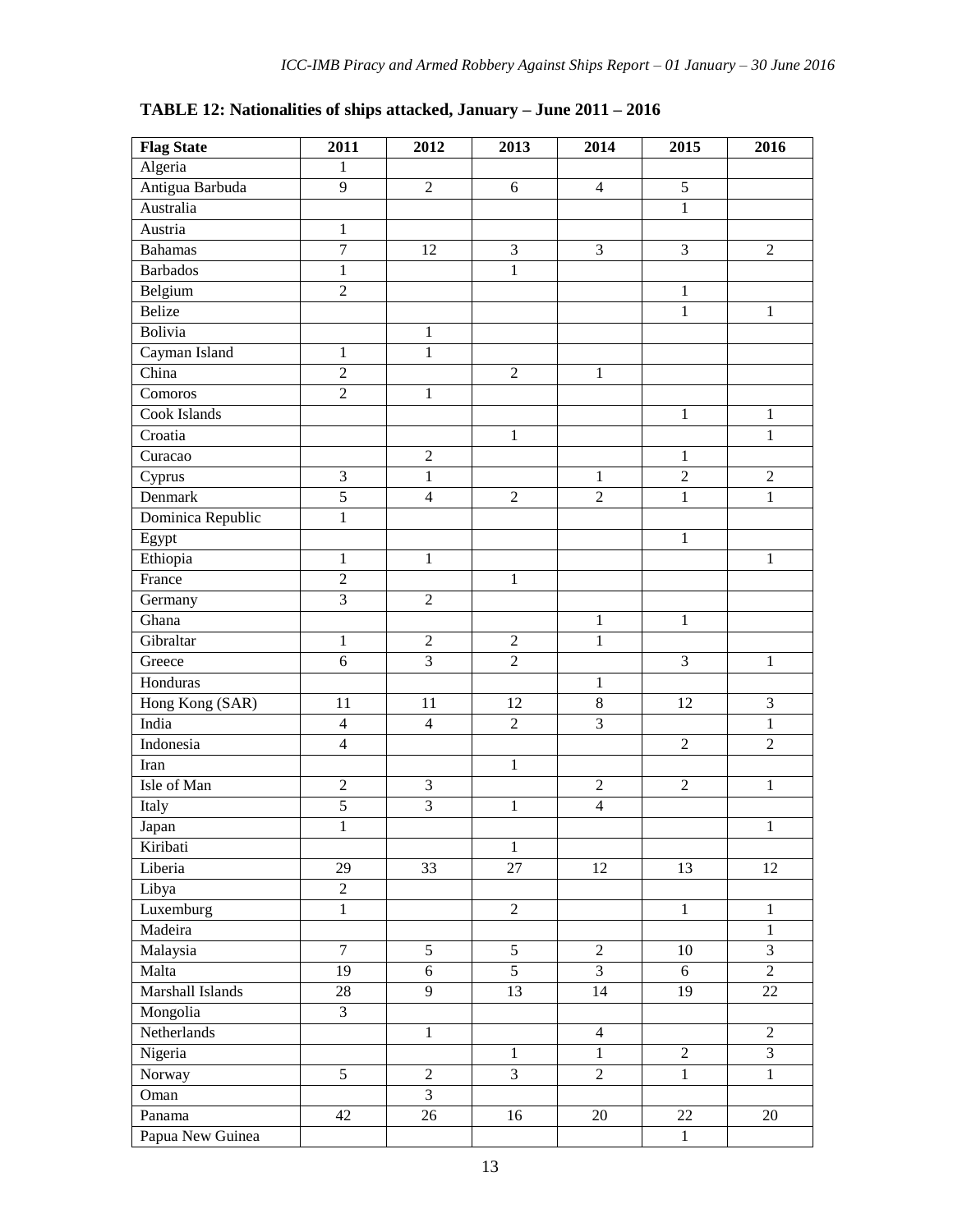| Philippines                   | $\overline{2}$ | $\overline{4}$ |                | 1              |                |              |
|-------------------------------|----------------|----------------|----------------|----------------|----------------|--------------|
| Saudi Arabia                  |                |                |                | $\overline{2}$ | $\mathbf{1}$   | $\mathbf{1}$ |
| Seychelles Islands            | 1              |                |                |                |                |              |
| Sierra Leone                  |                |                | 1              | 1              |                |              |
| Singapore                     | 21             | 24             | 19             | 15             | 15             | 10           |
| South Korea                   |                | 1              |                | 1              | 1              |              |
| Spain                         | $\overline{2}$ | 1              |                |                |                |              |
| St. Kitts & Nevis             | 1              | $\mathbf{1}$   |                | $\mathbf{1}$   |                |              |
| <b>St. Vincent Grenadines</b> | $\overline{2}$ |                | $\overline{4}$ |                |                |              |
| Thailand                      | 1              | $\mathbf{1}$   | $\mathbf{1}$   | $\overline{2}$ | $\overline{3}$ |              |
| Togo                          | 1              |                |                |                |                |              |
| Turkey                        | 3              | $\mathbf{1}$   | 1              |                |                | 1            |
| Tuvalu                        |                | 1              |                |                |                |              |
| <b>UAE</b>                    | 5              |                |                |                |                |              |
| United Kingdom                | $\overline{3}$ | 1              | 1              |                |                | 1            |
| <b>USA</b>                    | 3              | 1              | 1              | $\mathbf{1}$   |                |              |
| Vanuatu                       | 1              |                | 1              |                | 1              |              |
| Vietnam                       | $\overline{3}$ |                |                |                | 1              |              |
| Yemen                         | 5              | 3              |                |                |                |              |
| Not Stated                    | 1              |                |                | 1              |                |              |
| Sub total                     | 266            | 177            | 138            | 116            | 134            | 98           |
| Total at year end             | 439            | 297            | 264            | 245            | 246            |              |

#### **CHART E: Flag States whose vessels attacked six or more times January – June 2016**

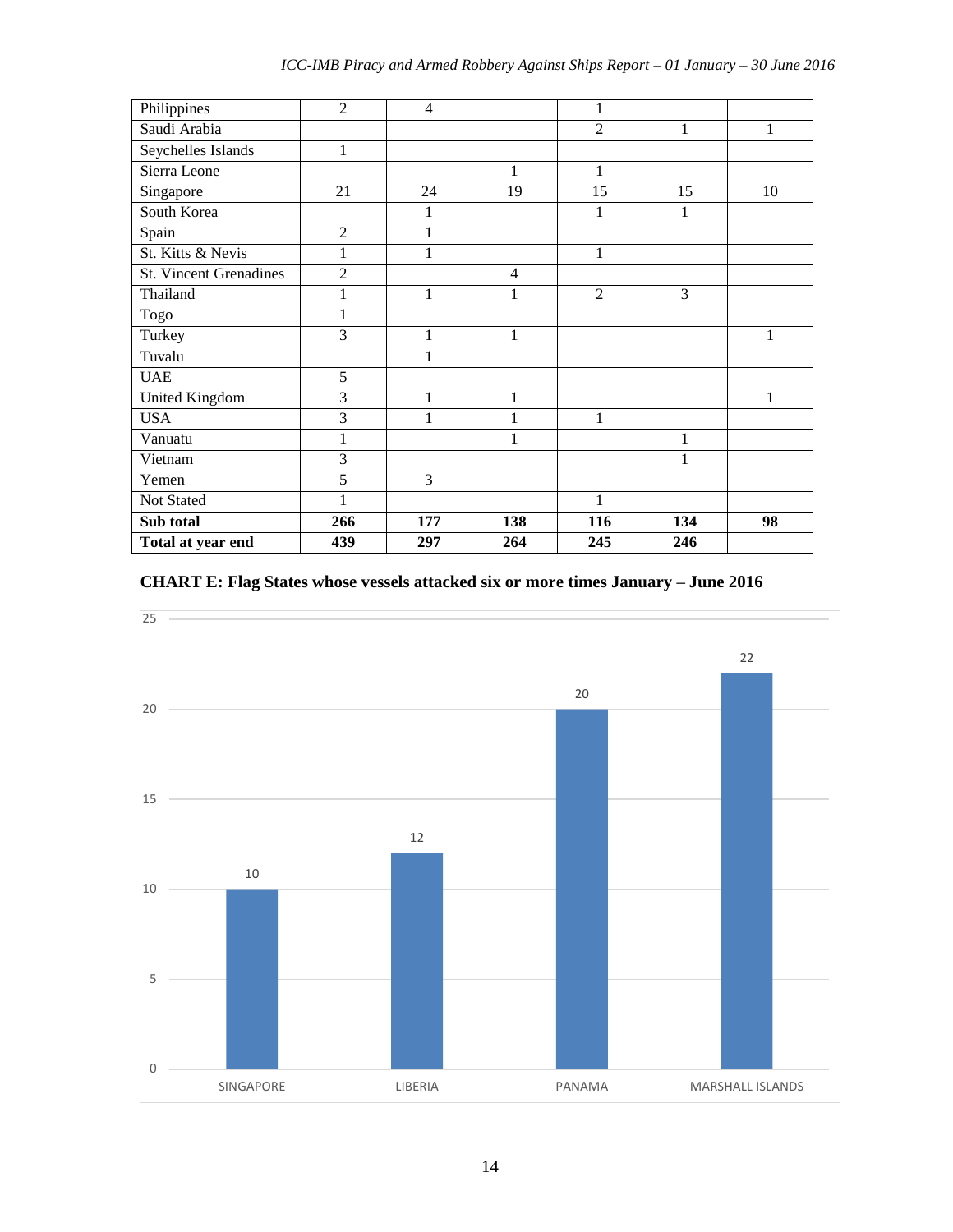| Country        | No of Ships    |
|----------------|----------------|
| Canada         |                |
| China          | 1              |
| Cyprus         | 4              |
| Denmark        | $\overline{2}$ |
| Ethiopia       | 1              |
| Germany        | 5              |
| Greece         | 21             |
| Hong Kong      | 3              |
| India          | 5              |
| Indonesia      | $\overline{2}$ |
| Japan          | 3              |
| Luxembourg     |                |
| Malaysia       | 3              |
| Monaco         | 3              |
| Netherlands    | 1              |
| Nigeria        | 1              |
| Norway         | $\overline{4}$ |
| Singapore      | 25             |
| Turkey         | $\overline{2}$ |
| <b>UAE</b>     | 5              |
| Ukraine        | 1              |
| United Kingdom | $\overline{4}$ |
| <b>Total</b>   | 98             |

**TABLE 13: Countries where victim ships were controlled or managed: January – June 2016**

#### **CHART F: Managing countries whose ships have been attacked six or more times from January – June 2016**

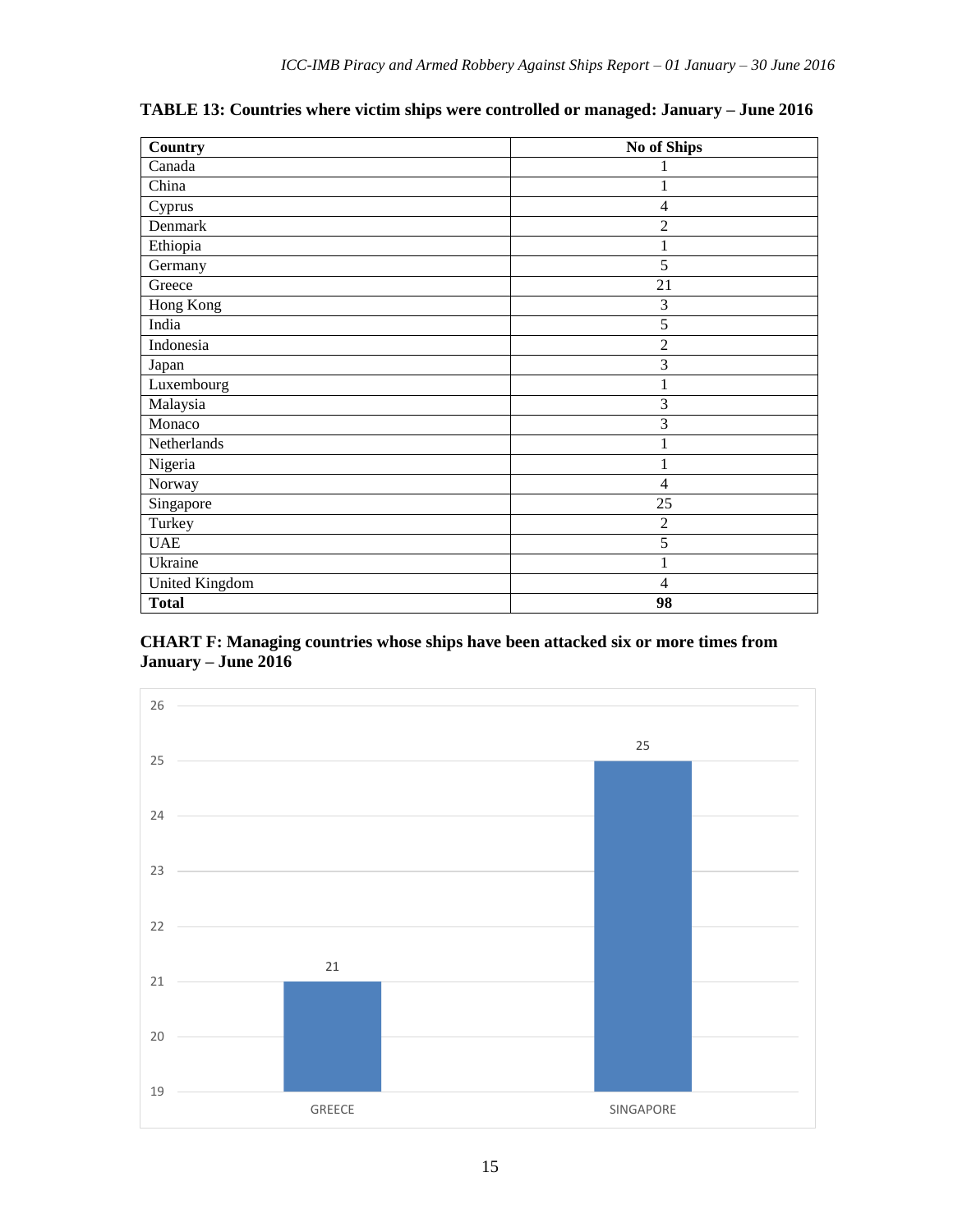*OFF SOMALIA / GULF OF ADEN ATTACK FIGURES UPDATE* 

**From 1 January to 30 June 2016, the IMB PRC has received one new incident.**

**The combined efforts of the Navies in the region, along with the increased hardening of vessels and BMP4 compliance, employment of Privately Contracted Armed Security Personnel (PCASP), and the stabilizing factor of the central government within Somalia have resulted in this positive sign.** 

**As the IMB PRC continues to monitor the situation in the region it cautions ship owners and Masters against complacency. Somali pirates still have the capability and capacity to carry out attacks. The IMB PRC believes that a single successful hijacking of a merchant vessel, will rekindle the Somali pirates' passion to resume its piracy efforts.** 

**As of 30 June 2016, suspected Somali pirates continue to hold 29 crew members for ransom.**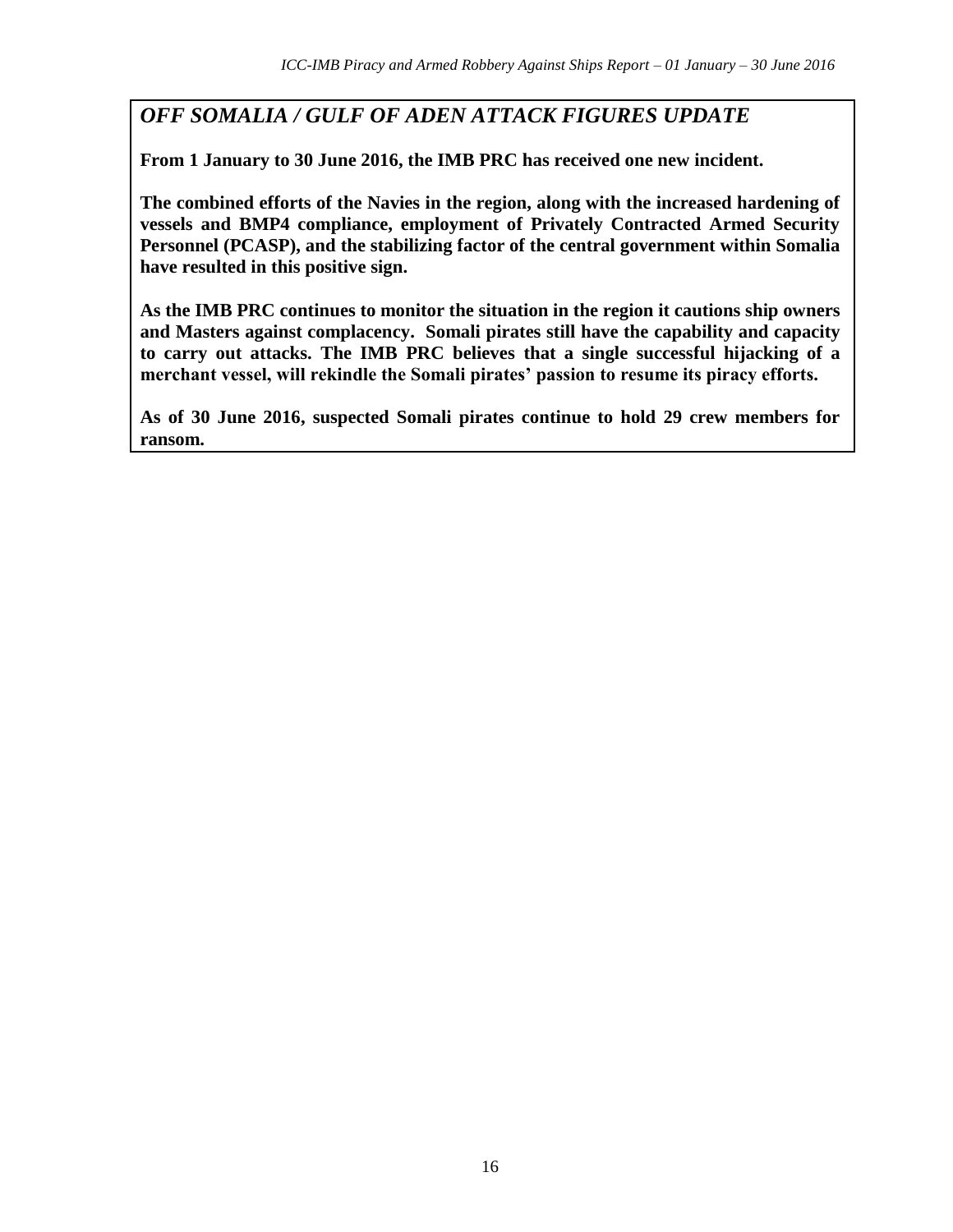## *PIRACY AND ARMED ROBBERY PRONE AREAS AND WARNINGS*

*Mariners are warned to be extra cautious and to take necessary precautionary measures when transiting the following areas:*

#### **SOUTH EAST ASIA AND INDIAN SUB CONTINENT**

**Bangladesh:** Robbers usually target ships preparing to anchor. Most attacks reported at Chittagong anchorages and approaches. However, attacks in Bangladesh have fallen significantly over the past few years because of the efforts by the Bangladesh Authorities.

**China:** Tianjin/Caofeidian – Incidents mostly at anchorage area.

**India:** Sikka and Kandla: Incidents reported at port and anchorage areas.

**Indonesia:** Tanjung Priok – Jakarta, off Bintan Island, Dumai, off Karimun island, Nipah, Pulau Takong Kecil, Batu Ampar/Batam, Samarinda, Belawan anchorage and surrounding waters. Pirates / robbers normally armed with guns / knives and / or machetes. Generally, be vigilant in other areas. Many attacks may have gone unreported. Pirates / robbers normally attack vessels during the night. When spotted and alarm sounded, the pirates / robbers usually escape without confronting the crew.

Recent meetings and continued dialog between the Indonesian Marine Police (IMP) and the IMB PRC resulted in positive actions by the Indonesian Authorities which had so far brought incidents to come down. The Indonesian Marine Police have advised all ships intending to anchor to do so at / near the following areas where Indonesian Marine Police will conduct patrols for greater protection.

- 1. Belawan: 03:55.00N-098:45.30E
- 2. Dumai: 01:42.00N-101:28.00E
- 3. Nipah: 01:07.30N-103:37.00E
- 4. Tanjung Priok: 06:00.30S-106:54.00E
- 5. Gresik: 07:09.00S-112:40.00E
- 6. Taboneo: 04:41.30S-114:28.00E
- 7. Adang bay: 01:40.00S-116:40.00E
- 8. Muara Berau: 00:17.00S-117:36.00E
- 9. Muara Jawa: 01:09.00S-117:13.00E
- 10. Balikpapan: 01:22.00S-116:53.00E
- 11. Bintan Island: 01:21.00N-104:29.00E

Ships are advised to maintain strict anti-piracy watch and measures and report all attacks and suspicious sightings to the local authorities and the IMB PRC, who will also liaise with the local authorities to render necessary assistance.

**Malacca Straits:** Although the number of attacks have dropped substantially due to the increase and aggressive patrols by the littoral states authorities since July 2005, ships are advised to continue maintaining strict anti-piracy / robbery watches when transiting the Straits. Currently, there are no indications as to how long these patrols will continue or reduce.

**Malaysia:** Off Sabah – Militant activities resulting in a number of tugs / barges being attacked and crews kidnapped.

**Singapore Straits:** Vessels are advised to remain vigilant and to continue maintaining adequate antipiracy / robbery watch and measures. Pirates / robbers attack ships while underway or while at anchor especially during the night.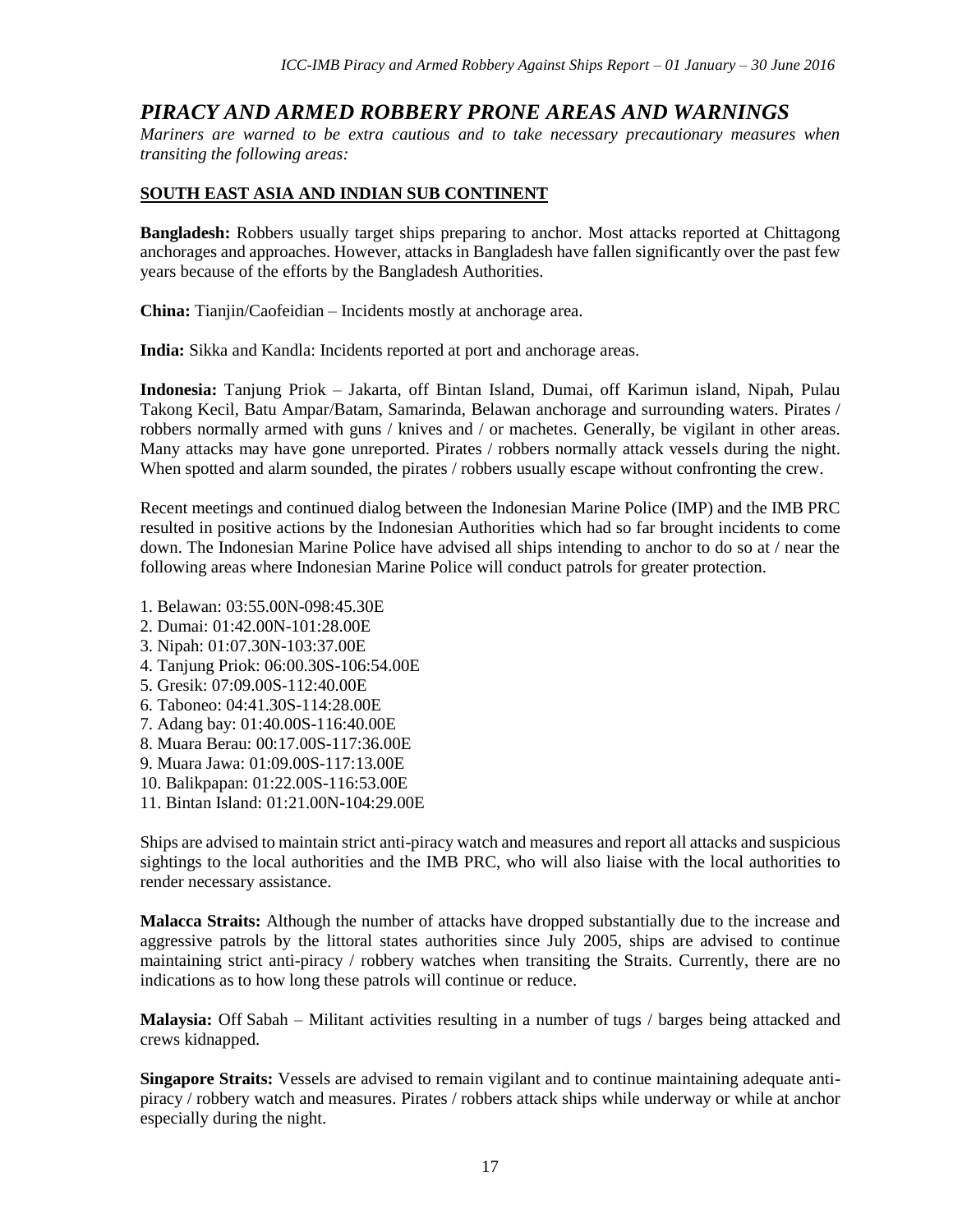**South China Sea:** Although attacks have dropped significantly in the vicinity off Tioman / off Pulau Aur / off Anambas / Natuna / Mangkai islands / Subi Besar / Merundung areas, vessels are advised to continue to remain vigilant. In the past, a number of hijackings of small product tankers occurred off the coast of Malaysia, Indonesia, Singapore and in the South China Sea area. This trend started in April 2014 but the hijackings stopped abruptly late last year. The IMB is monitoring the situation. It has been reported that some criminals have been arrested by local Authorities both in Malaysia and in Indonesia.

**Vietnam:** Vung Tau: Increased in attacks especially at anchorages.

#### **AFRICA AND RED SEA**

**Benin** (Cotonou): Although the number of attacks has dropped significantly, the area remains risky. Past attacks showed that the pirates / robbers in this area are well armed and are violent and in some incidents have fired upon and hijacked ships. The pirates force Masters to sail to unknown location where ship's properties and sometimes part cargo is stolen (gas oil). Crewmembers have been injured in the past. Recent patrols by Benin and Nigerian Authorities has resulted in a drop in the number of attacks. However, vessels are advised to continue to be vigilant and maintain strict anti-piracy / robbery watches and measures.

#### **Guinea:** Conakry

**Ivory Coast**: Abidjan: Attacks dropped but remains risky.

**Nigeria** (Lagos): Pirates / robbers are often well armed, violent and have attacked hijacked and robbed vessels / kidnapped crews along the coast, rivers, anchorages, ports and surrounding waters. In the past, attacks reported up to about 170nm from coast. In many past incidents, pirates have hijacked vessels for several days and ransacked the vessels and stole part cargo usually gas oil. A number of crewmembers were also injured and kidnapped in past attacks. Generally, all waters in / off Nigeria remain risky. Vessels are advised to be vigilant, as many attacks may have gone unreported. Off Bayelsa / Brass / Bonny Island / Port Harcourt: Recently, there has been a noticeable increase in attacks / hijackings / kidnapping of crews off these areas. Vessels are advised to take additional measures in these high risk waters.

**The Congo:** Pointe Noire

**Togo** (Lome): Attacks have dropped but the area remains a concern and risky. Pirates / robbers in the area are well armed, violent and dangerous. Attacks can occur at anchorages and off the coast and usually at night. Some attacks resulted in vessels being hijacked for several days and ransacked and part cargo stolen (gas oil).

**Red Sea / Gulf of Aden / Somalia / Arabian Sea / Indian Ocean**: Attacks related to Somali pirates have reduced. However, the risk of being approached or attacked still exists. Vessels are advised and encouraged to remain vigilant and comply with all BMP4 procedures. The threat of these attacks still exist in the waters off southern Red Sea / Bab el Mandeb, Gulf of Aden including Yemen and the northern Somali coast, Arabian sea / off Oman, Gulf of Oman and off the eastern and southern Somali coast. In the past vessels have been attacked off Kenya, Tanzania, Seychelles, Madagascar, Mozambique as well as in the Indian ocean and off the west and south coasts of India and west Maldives. Incidents have also been reported close to the east African coastlines.

Somali pirates tend to be well armed with automatic weapons and RPG and sometimes use skiffs launched from mother vessels, which may be hijacked fishing vessels or dhows, to conduct attacks far from the Somali coast. Masters and ship owners are encouraged to follow the latest BMP procedures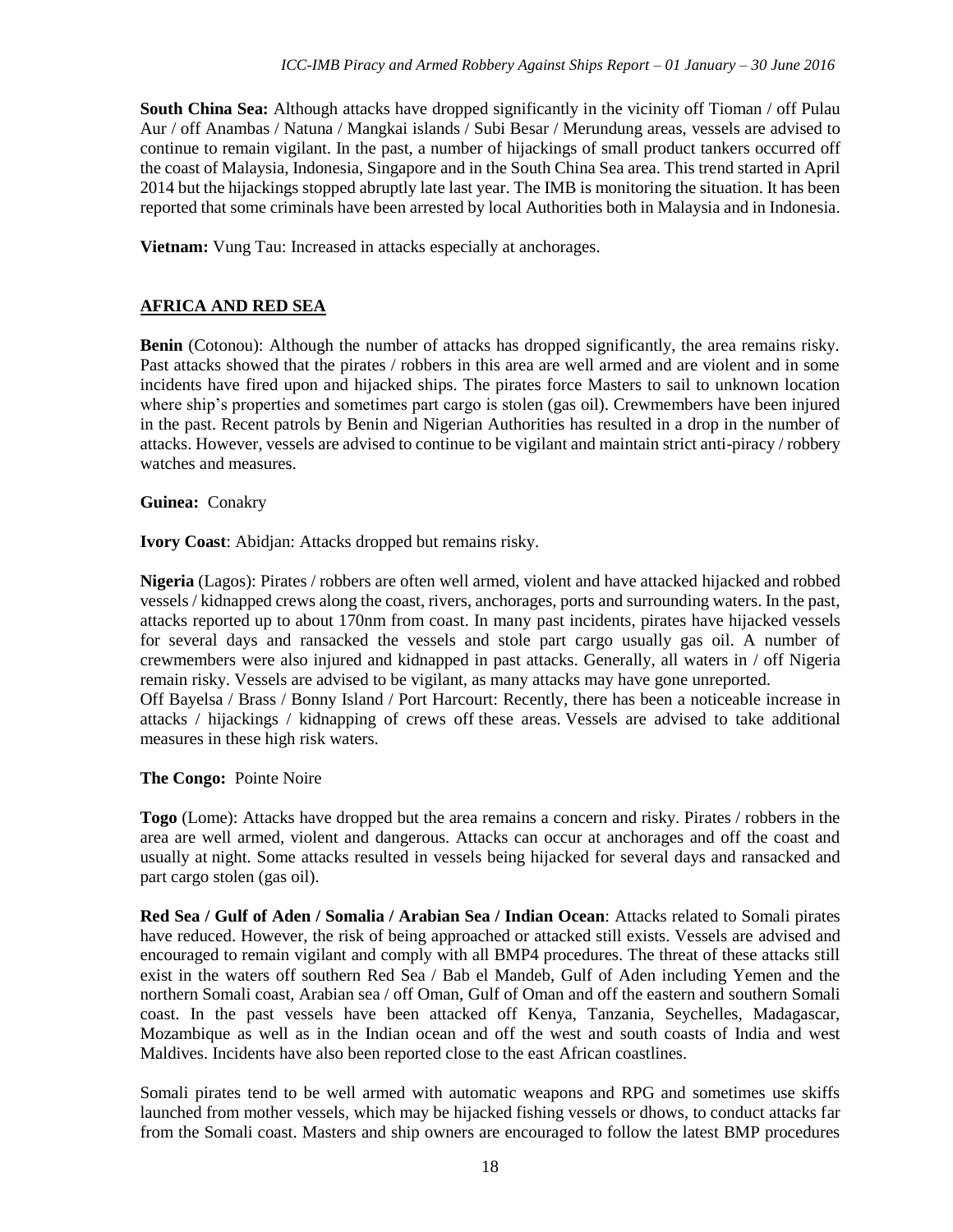and ensure that the vessel is hardened prior to entering the High Risk Area. While transiting through these waters it is essential to maintain a 24-hour visual and radar watch. Early sightings / detection enable an accurate assessment, keeping in mind the warnings and alerts for the area, allowing the Masters and PCASP to make informed decisions to keep clear of small boats, dhows, fishing vessels and if necessary take evasive actions, increase speed and request assistance as needed.

Masters are reminded that fishermen in this region may try to protect their nets by attempting to aggressively approach merchant vessels. Some of the fishermen may be armed to protect their catch and they should not be confused with pirates.

#### **SOUTH AND CENTRAL AMERICA AND THE CARIBBEAN WATERS**

**Ecuador**: Guayaquil. Attacks stopped but ships advised to be vigilant.

**Peru**: Callao

#### *Reporting of incidents*

Ships are advised to maintain strict anti-piracy watches and report all piratical attacks (actual and attempted) and suspicious sightings to the IMB Piracy Reporting Centre, Kuala Lumpur, Malaysia.

**Tel: +60 3 2078 5763 Fax: +60 3 2078 5769 E-mail: [imbkl@icc-ccs.org](mailto:imbkl@icc-ccs.org)**

#### **The Centre's 24 Hours Anti-Piracy HELPLINE is: +60 3 2031 0014**

#### *IMB Maritime Security Hotline*

The International Maritime Bureau (IMB) has also launched a dedicated hotline for seafarers, port workers, shipping agents, shipyard personnel, brokers, stevedores, and all concerned parties to report any information that they may have seen / heard / known etc. relating to maritime crime and security including terrorism, piracy and other illegal activities.

All information received will be treated in strict confidence and will be passed on to relevant Authorities for further action. Maritime crime and security concerns us all and with your help, we can try to minimize the risks and help save lives and property.

The Maritime Security Hotline can be contacted 24 hours every day at : Tel: +60 3 2031 0014 Fax: +60 3 2078 5769 E-mail: [imbsecurity@icc-ccs.org](mailto:imbsecurity@icc-ccs.org)

**REMEMBER**: Your information may save lives. All information will be treated in strict confidence.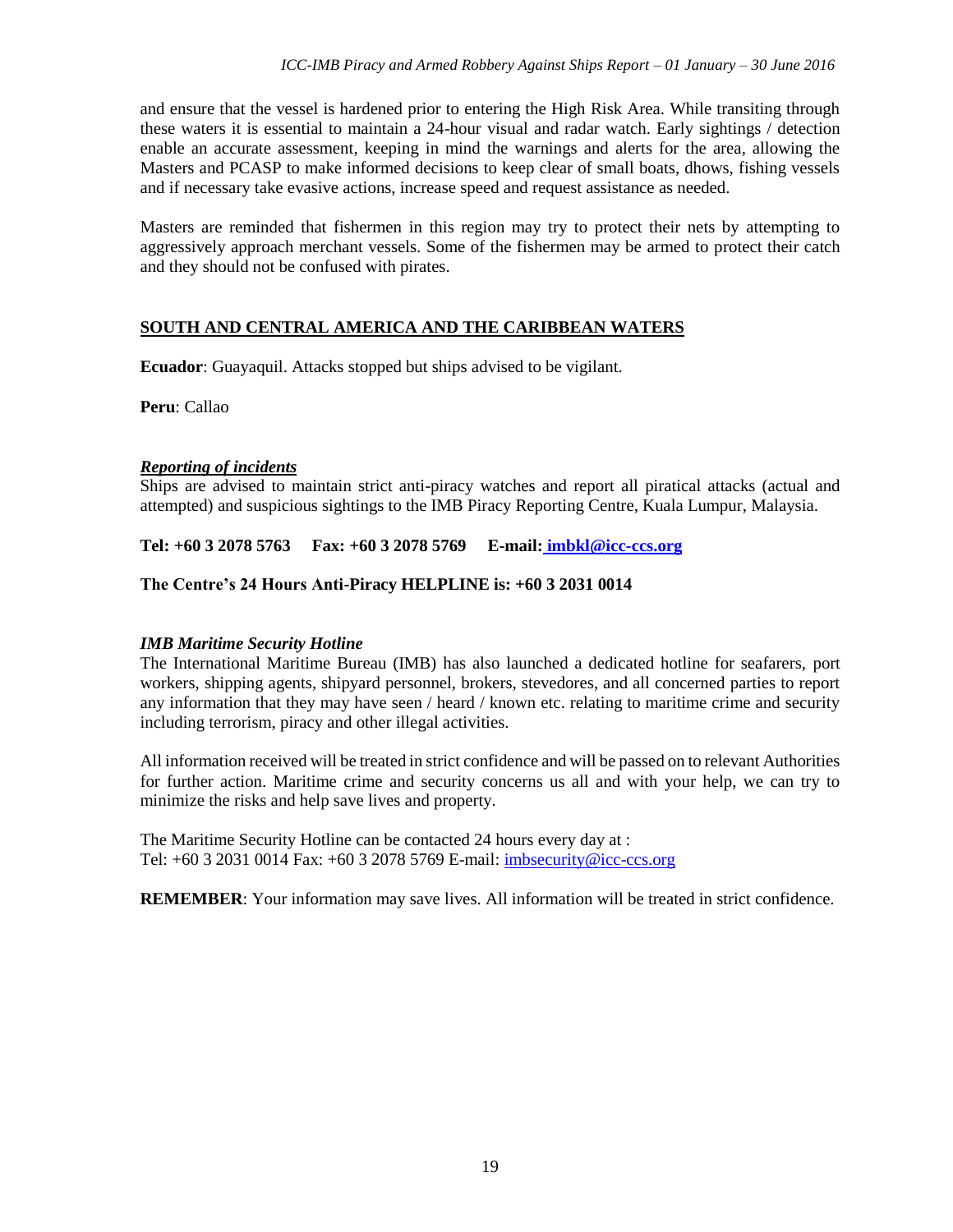## *OBSERVATIONS*

*Narrations of the 98 attacks for 01 Jan to 30 Jun 2016 are listed on pages 27 to 43. The following serious incidents, in chronological sequence are described in more detail.*

#### **Indonesia:**

On 07 May 2016, a Cook Islands flagged Product Tanker MT Hai Soon 12 was attacked and hijacked by armed pirates while underway at position Latitude 02:04.48 South and Longitude 108:39.27 East, around 21nm south of Pulau Serutu, Indonesia at approximately 2045 LT. The tanker while enroute from Singapore to Sunda Straits was attacked and boarded by armed pirates. They took hostage all crew members and hijacked the tanker. As the Owners failed to receive the updates from the Master, they reported the incident to the IMB PRC who had then reported and liaised with the Indonesian Authorities. The IMB PRC also broadcast to all ships to keep a lookout for the missing tanker. The Indonesian Navy dispatched their patrol boats who had subsequently located and intercepted the hijacked tanker and rescued all crew members onboard. Nine pirates were detained. All crew members reported safe.

On 28 June 2016, a Panamanian flagged Product Tanker MT Chamtang was attacked and boarded by armed pirates while steaming at position Latitude 03:00 North and Longitude 105:10 East, around 26nm WSW of Mangkai Island, Indonesia at approximately 1945 UTC. About ten pirates armed with guns and knives attacked and successfully boarded the tanker underway. They entered the bridge as the Second Officer was altering course. They held the Second Officer and the duty AB at gun point and beat them. The pirates wore face masks and were aggressive and violent. They took the Second Officer to the Master's cabin and then took the Master and the other crew hostage. The pirates stole the ship's GPS and Navtex equipment and removed the cabling from the remaining satellite communication equipment. Before escaping, they stole cash and other personal effects from the crew and released the Master.

#### **Ivory Coast:**

On 11 February 2016, a Panamanian flagged Product Tanker MT Maximus was attacked and hijacked by armed pirates while underway at position Latitude 04:00 North and Longitude 004:00 West, around 77nm south of Abidjan, Ivory Coast at approximately 2000 UTC. Fourteen pirates armed with guns attacked and hijacked the tanker. All 18 crew members were taken hostage. The pirates ransacked all cabins and stole crew personal effects. Eight pirates then disembarked the tanker on the high seas with two kidnapped crew members. A Togo Navy patrol boat managed to intercept and took a picture of the tanker. The pirates had repainted the tanker's name and provided false information to the Togo Navy. The picture was sent to the Owners for verification. As the tanker sailed into the Nigerian EEZ waters, the Togo Navy handed over the coordination to the Nigerian Navy who had dispatched a warship to shadow the tanker. On 20 February 2016, the Nigerian Navy boarded the tanker. After an exchange of gunfire, the pirates surrendered and the crews were rescued. One pirate was reportedly killed. The two kidnapped crew members were released on 20 March 2016. Throughout the incident, the IMB PRC liaised and shared information among the Regional Authorities, vessel owner and flag state.

#### **Malaysia:**

On 01 April 2016, a Malaysian flagged Tug TB Massive 6 was attacked by armed pirates while underway at position Latitude 04:07.56 North and Longitude 118:55.76 East, around 17nm East of Pulau Sipadan, Sabah, Malaysia at approximately 1815 LT. Eight heavily armed pirates in a speed boat intercepted and boarded the tug underway. They opened fire at the tug and managed to board successfully. They stole crew personal belongings and kidnapped four crew members and escaped. The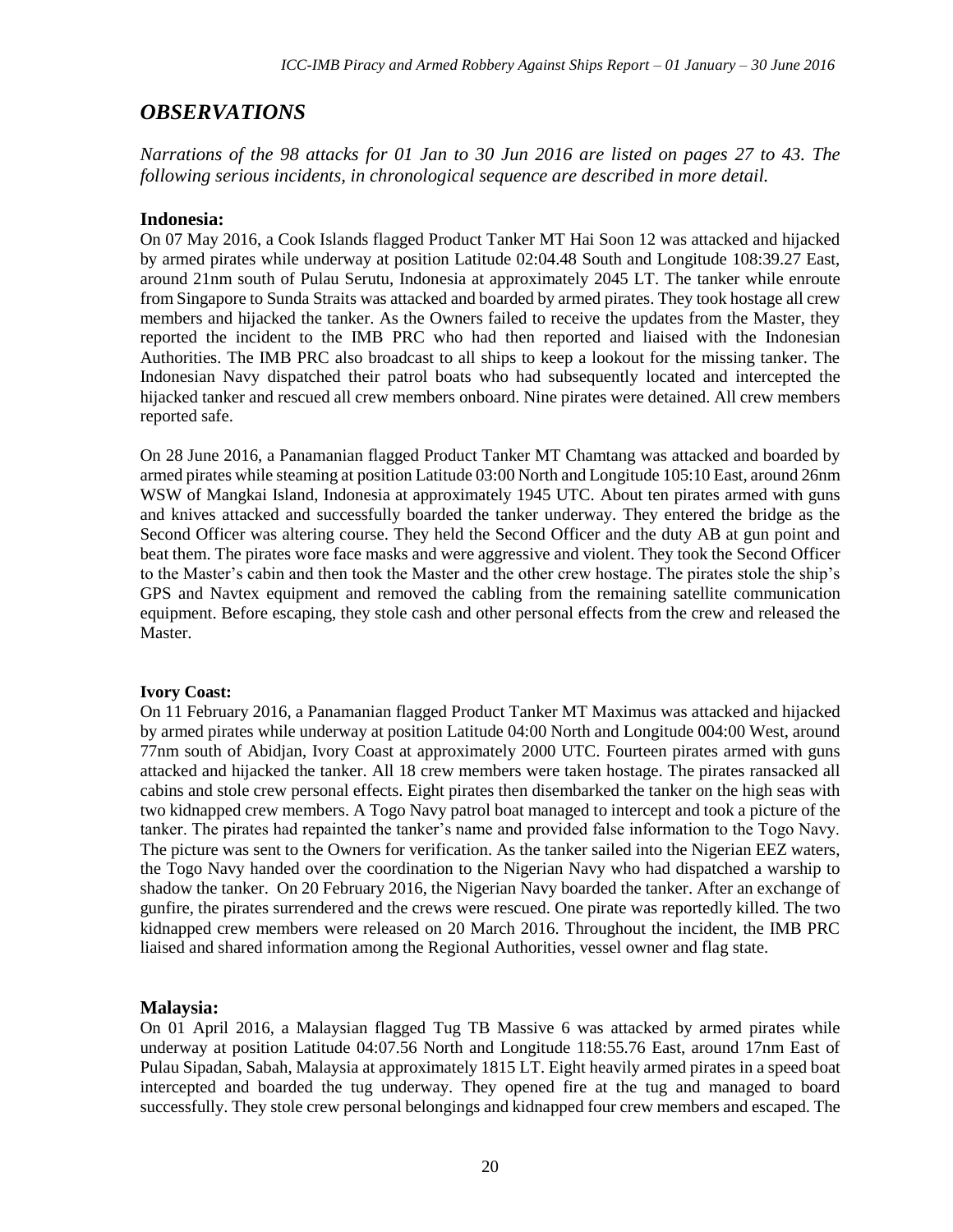remaining crew members sailed the tug to the vicinity of Semporna and thereafter a MMEA patrol boat escorted the tug to a safe port. The kidnapped crew were released on 8 June 2016.

On 15 April 2016, an Indonesian flagged Tug TB Henry and Barge Christy were attacked by armed pirates while underway at position Latitude 04:31.26 North and Longitude 119:00.00 East, around 4.3nm SE of Pulau Sibuan, Sabah, Malaysia at approximately 1032 UTC. Six heavily armed persons in a speed boat intercepted and boarded the tug towing a barge underway. They opened fire at the tugboat. One crew member was reported injured. They stole crew personal belongings, kidnapped four crew members and escaped. The Malaysian Marine Police later escorted the tug and barge to a safe port and transferred the injured crew to a hospital for medical treatment. On 12 May 2016, the kidnapped crew members were released safely.

On 02 June 2016, a Malaysia flagged Tug TB Ever Prosper and Barge Ever Dignity were attacked and hijacked by armed pirates while underway at position Latitude 03:07.24 North and Longitude 112:35.14 East, around 11nm NNE of Balingian, Sarawak, Malaysia at approximately 2300 LT. Armed persons in two speed boats approached and attacked the tug and barge underway. They boarded the tug, took hostage all 10 crew members and tied them up. They then damaged the communication equipment and hijacked the tug and barge. As the Owners were unable to contact the tug, they reported the incident to MMEA. The hijackers stole the cargo and the crew's valuables. One crew was reported injured during the incident. MMEA patrol boats escorted the tug and barge to a safe port for investigation.

#### **Nigeria:**

On 29 January 2016, a Liberian flagged Product Tanker MT Leon Dias was attacked and hijacked by armed pirates while underway at position Latitude 02:30 North and Longitude 005:35 East, around 110nm SSW of Bayelsa, Nigeria at approximately 2236 UTC. Pirates armed with guns attacked and hijacked the tanker. The tanker loaded with gas oil was enroute from Lome to Bata. The Owner lost communication with the tanker and reported to the IMB PRC, who immediately contacted and liaised with local and regional Authorities. The pirates shot and seriously injured one crew member during the incident. They destroyed and damaged the tanker's communication equipment and kidnapped five crew members before escaping. The remaining crew members managed to sail the tanker to Benin where a Navy patrol boat assisted in the evacuation of the injured crew. The tanker was escorted to Cotonou anchorage for investigation.

On 11 February 2016, a Marshall Islands flagged Product Tanker MT Nave Jupiter was attacked by armed pirates while underway at position Latitude 03:35 North and Longitude 005:42 East, around 54nm SW of Brass, Nigeria at approximately 1510 LT. The tanker was sailing from Bonny to Amsterdam when she spotted two skiffs approaching from the stern. Master quickly raised the alarm, increased speed, commenced evasive manoeuvres and contacted the CSO. Owners contacted the IMB PRC who immediately liaised with the Nigerian Authorities and the IMB PRC were advised that an armed patrol boat had been dispatched to the location. As the skiffs closed in, weapons and ladders were sighted. The pirates opened fire at the tanker's superstructure and threw handmade explosive devices onto the main deck which luckily did not explode. Three pirates managed to board the tanker using a ladder and fired several rounds. Non-essential crew retreated into the citadel. Master continued with evasive manoeuvres. The pirates cut off the fuel to the main engines and generators. Master then instructed the bridge team to go to the citadel. The pirates later tried to gain access to the citadel but failed. Before escaping, the pirates damaged all communication equipment and stole crew personal effects. The Nigerian Navy arrived and boarded the tanker and rescued the crew members. The tanker thereafter sailed to a safe port.

On 05 March 2016, a Panamanian flagged Chemical Tanker MT Madonna 1 was attacked by armed pirates while underway at position Latitude 04:05 North and Longitude 006:41 East, around 32nm SW of Bonny Island, Nigeria at approximately 1607 UTC. About 10 armed pirates in a black speed boat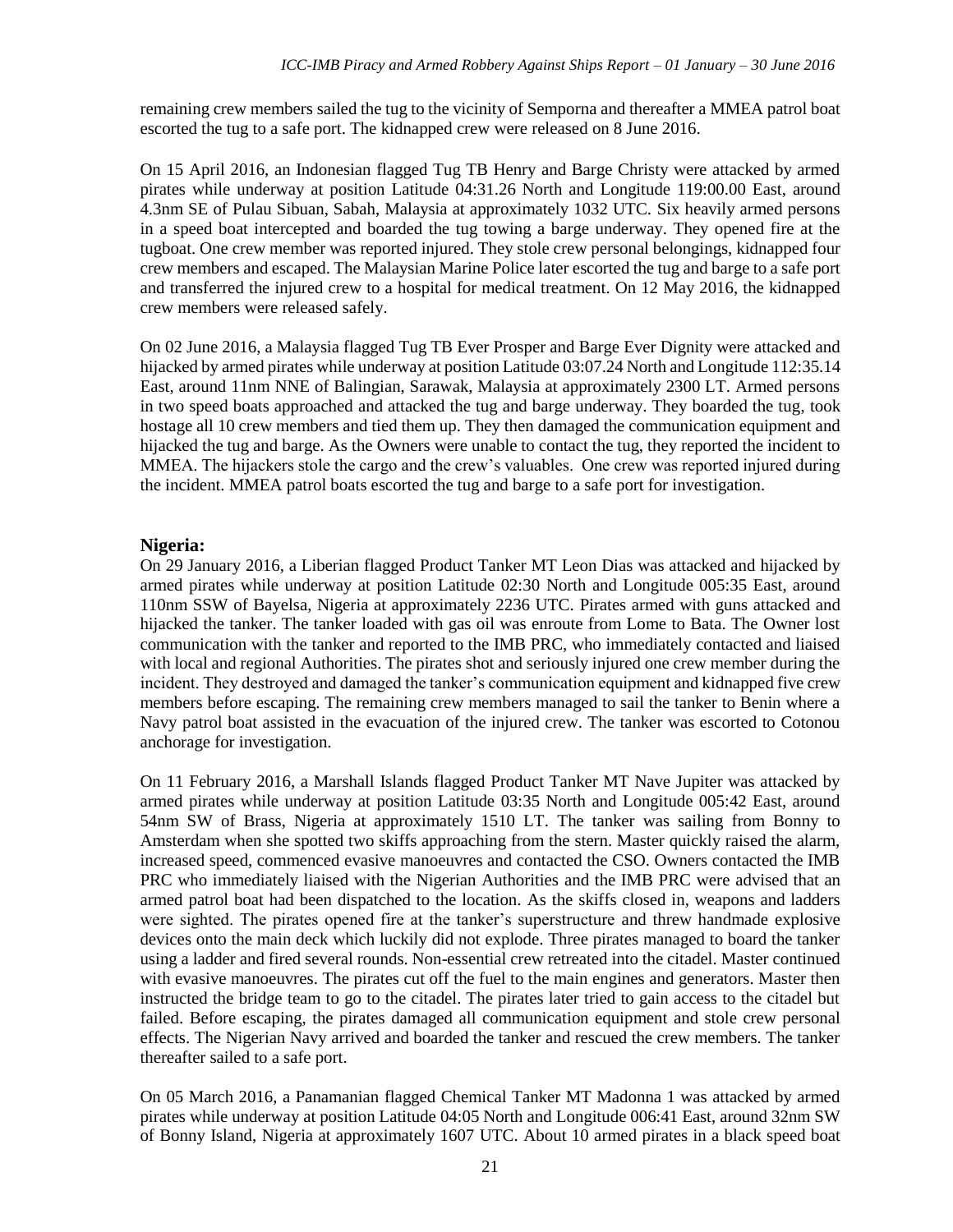attacked and opened fire at the tanker. They managed to successfully board the tanker using a grappling hook and ladder. The tanker activated the alarm and non-essential crew members retreated to the citadel. Pirates then kidnapped four crew members and escaped. On 27 March 2016, the kidnapped crew members were released safely most likely after a ransom was paid.

On 26 March 2016, a Liberian flagged Product Tanker MT Sampatiki was attacked by armed pirates while underway at position Latitude 04:20 North and Longitude 005:10 East, around 31nm SW of Bayelsa Coast, Nigeria at approximately 0040 LT. Eight pirates armed with guns attacked, fired at the tanker and successfully boarded the tanker. They ransacked all the cabins, stole crew personal belongings and kidnapped five crew members including the Master.

On 01 April 2016, a Panamanian flagged Chemical Tanker MV Madonna 1 was attacked by armed pirates while underway at position Latitude 03:54 North and Longitude 005:41 East, around 41nm SW of Brass, Nigeria at approximately 1153 LT. Duty Officers onboard the tanker noticed a black speed boat approaching. The Master raised the alarm, sent distress messages, took anti-piracy preventive measures and crew members locked all entrance doors. As the speed boat closed in, nine pirates armed with AK47s opened fire at the tanker and attempted to board several times using ladders and grappling hooks attached with a rope. All non-essential crew members mustered in a safe room. The Navy was contacted but received no response. The IMB PRC received information from the Owners and immediately informed the Nigerian Navy for assistance. The Nigerian Navy responded and advised the IMB PRC that they will take action accordingly. Due to the hardening measures taken by the tanker, the pirates aborted the attempted boarding and moved away. No injuries to crew members.

On 11 April 2016, a Malta flagged Product Tanker MT Puli was attacked by armed pirates while underway at position Latitude 02:48.4 North and Longitude 006:40.9 East, around 118nm SSW of Port Harcourt, Nigeria at approximately 0130 LT. Eight pirates in a speed boat armed with rifles attacked and boarded the tanker underway while enroute from Douala port to Abidjan port. The pirates stole cash, ship's properties, crew personal belongings and kidnapped six crew members before escaping. The tanker then continued her passage towards a safe port. No injuries to remaining crew members. On 25 April 2016, the kidnapped crew members were released safely.

On 11 April 2016, a Liberian flagged Container Ship MV CMA CGM Turquoise was attacked by armed pirates while underway at position Latitude 04:08.02 North and Longitude 005:23.05 East, around 30nm SW of Bayelsa Coast, Nigeria at approximately 2056 LT. Armed pirates attacked and boarded the ship successfully. The Master raised the alarm, activated the SSAS and all crew members except two mustered in the citadel. The Owners sent a message to the IMB PRC indicating that they had lost contact with their ship. The IMB PRC immediately informed and liaised with the Nigerian Authorities and transmitted a Warning Broadcast to ships at sea. After about 12 hours, the crew emerged from the citadel. The two crew were reported kidnapped. The Nigerian Navy boarded the ship for investigations. All the remaining crew members were safe. On 19 May 2016, the kidnapped crew members were released safely.

On 19 April 2016, a Malaysian flagged Offshore Supply Vessel MV Armada Tuah 101 was attacked by armed pirates while underway at position Latitude 03:30 North and Longitude 004:50 East, around 97nm SW of Brass, Nigeria at approximately 0717 LT. Armed pirates attacked and boarded the vessel underway. The alarm was raised and all crew mustered. Non-essential crews retreated into the citadel. Pirates boarded and robbed and kidnapped two crew members. All remaining crew members were reported safe and vessel thereafter proceeded to a safe port. The kidnapped crew were released on 3 June 2016. They arrived safely in their respective country.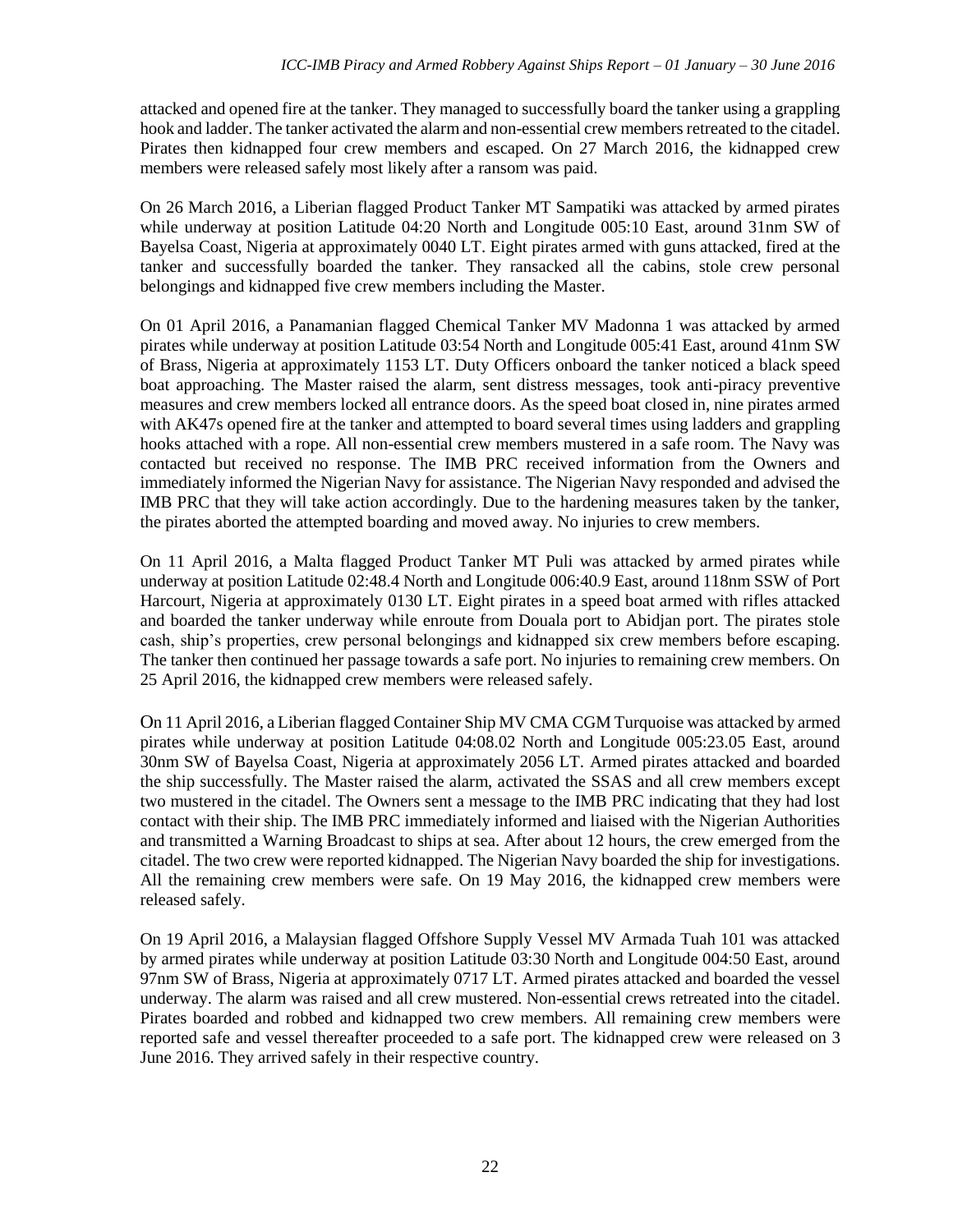#### **Philippines:**

On 25 March 2016, an Indonesian flagged tugboat TB Brahma 12 and barge Anand 12 were attacked and hijacked by armed persons while steaming at position Latitude 04:48.56 North and Longitude 119:12.53 East, around 11nm WSW of Omapoy Island, Philippines at approximately 1629 LT. Armed persons boarded the tug towing a barge laden with coal. They hijacked the tug and cast off the barge. They then ransacked the tug and damaged all communication equipment on board. Ten crew members were kidnapped and the tugboat later abandoned off Languyan Island, Philippines. The Philippine Police took custody of the tugboat and are investigating the case. The drifting barge laded with coal was located by MMEA on 01 April 2016, towed to a safe port and under investigation.

## *ACKNOWLEDGEMENT*

**The IMB appreciates the assistance and vital cooperation provided by the Coalition naval forces / EU naval force (EUNAVFOR ATALANTA) / MSCHOA / US Navy / French Alindien / NATO / UKMTO / Indian Navy / Iranian Navy / Malaysian Navy / Russian Navy / Chinese Navy / South Korean Navy / Japanese Maritime SDF/ Singapore Navy/ Royal Thai Navy / and Yemeni Coast Guard and Navy for assisting the many vessels that have been attacked in the past by suspected Somali pirates both in the Gulf of Aden and off eastern / southern Somali coast, Indian Ocean, Arabian Sea and other areas. The positive actions by the Navies including pre-emptive and disruptive counter piracy tactics had resulted in the drop in the number of attacks.**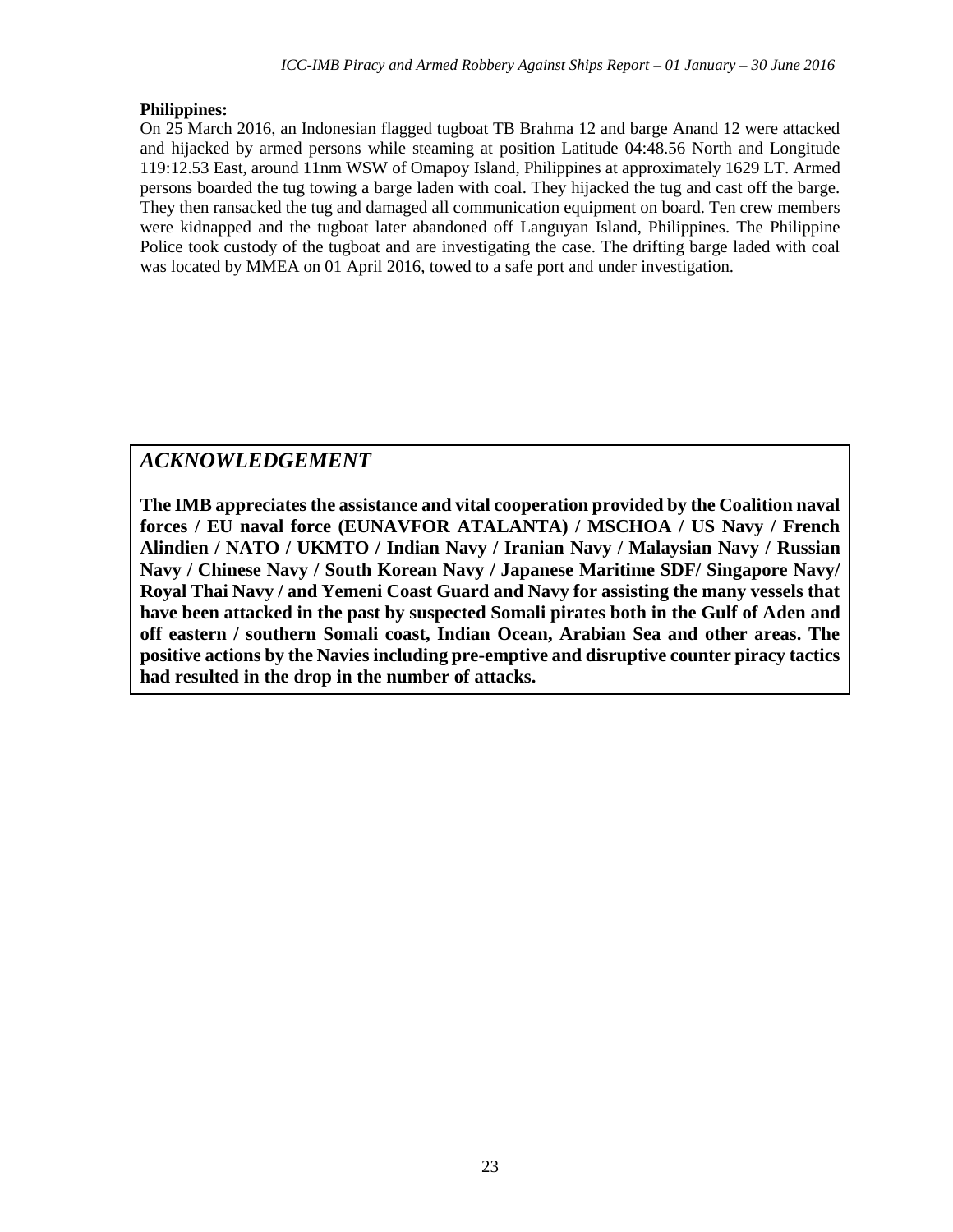## *TRENDS*

A total of 98 incidents of Piracy and Armed Robbery Against Ships have been reported to the IMB PRC in the first half of 2016. This is the lowest recorded number since 1995 when the half yearly figure stood at 97.

The figures for the first six months are broken down as 72 vessels boarded, 12 attempted attacks, nine vessels fired upon and five vessels hijacked. Sixty-four crew were taken hostage, 44 kidnapped, four crew injured, three assaulted and a further three threatened.

Whilst the reduction in overall numbers should be welcomed, the IMB PRC acknowledges that a number of unreported incidents have occurred in the Gulf of Guinea.

There has been an increase in the use of guns, up from 26 in the first half of 2015 to 31 for 2016. Guns were used in all instances of crew kidnappings from vessels. All vessels were underway when the kidnappings occurred. Eight of the ten kidnappings incidents occurred in the Gulf of Guinea at distances of approximately 30 to 120 NM from shore. Two kidnap incidents were off Sabah where tugs and barges were targeted.

In terms of countries Nigeria and Indonesia account for almost half the numbers with 24 reports apiece. However, the overwhelming number of reports for Indonesia were low level incidents aimed at petty thefts from anchored vessels.

Eight of the nine vessels fired upon occurred off Nigeria, further evidencing the violent nature of attacks in this region. No vessels were reported hijacked in the Gulf of Guinea in the second quarter of 2016.

The IMB PRC also applauds the prompt actions taken by Indonesian Navy in responding and recovering a hijacked product tanker, south of Pulau Serutu, off west Kalimantan in May. This is exactly the type of robust response required to respond to such threats. Nine pirates were apprehended and the crew of the tanker unharmed.

In early June, a tug and barge was hijacked and its palm oil cargo stolen off Balingian, Sarawak in Malaysia.

One attempted report was received from the Gulf of Aden in mid-May, where a container vessel was approached by five skiffs. Ladders were reported during the incident. Masters are therefore advised to remain alert whilst transiting these waters and to follow the recommendations under the Best Management Practices as the potential threat of Somali piracy remains.

The IMB PRC is the world's only independent 24-hour manned centre to receive reports of pirate attacks from around the world. IMB strongly urges all shipmasters and owners to report all actual, attempted and suspected piracy and armed robbery incidents to the IMB PRC. This first step in the response chain is vital to ensuring that adequate resources are allocated by authorities to tackle piracy. Transparent statistics from an independent, non-political, international organization can act as a catalyst to achieve this goal.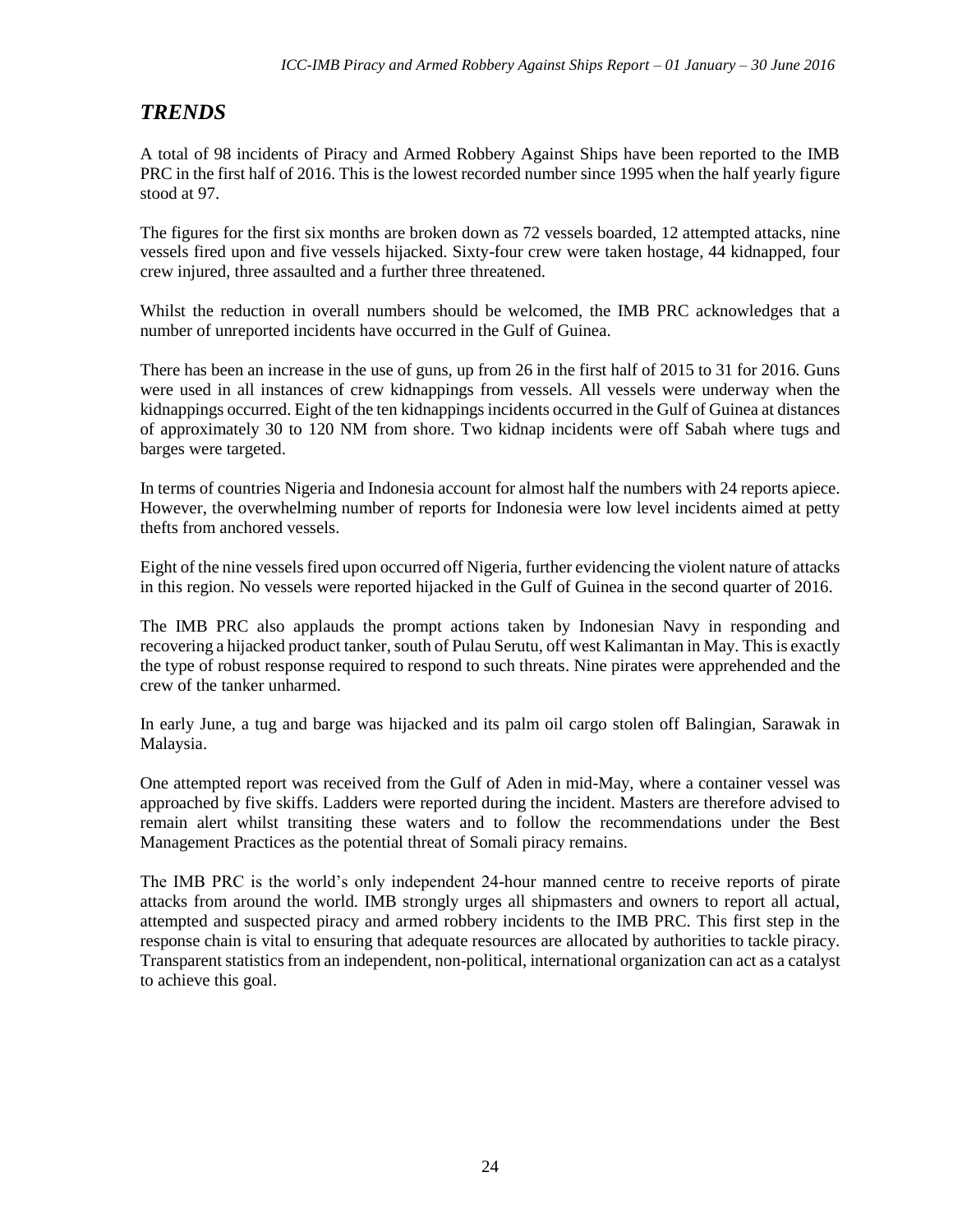## *PIRACY NEWS*

#### **Indonesia Marine Police and IMB collaboration continue to show positive results**

The Indonesian Marine Police (IMP) continue to encourage all ships intending to anchor, drift or wait for berthing to do so at the designated areas where patrol boats are stationed. This enables the IMP to maximize their resources and provide greater protection to ships.

Merchant ships are advised to cooperate by maintaining strict anti-piracy and robbery watches and report all attacks and suspicious sightings to the local Authorities including the IMB PRC who will also liaise with local and regional Authorities to render necessary assistance.

The 2016 second quarter statistics have shown that the IMP patrols in the 11 designated port and sea areas continues to deter the pirates / robbers. See table below. (Updated as of 30 June 2016)

|                | <b>Locations</b>                         | 2013<br><b>Total</b> | 2014<br><b>Total</b> | 2015<br>1st    | 2015<br>2nd    | 2015<br>3rd    | 2015<br>4th    | 2015<br><b>Total</b> | 2016<br>1st | 2016<br>2nd    |
|----------------|------------------------------------------|----------------------|----------------------|----------------|----------------|----------------|----------------|----------------------|-------------|----------------|
| 1              | Belawan: 03:55.00N -<br>098:45.30E       | 18                   | 9                    | 3              | 3              | $\overline{4}$ | 5              | 15                   |             |                |
| $\overline{2}$ | Dumai: 01:42.00N -<br>101:28.00E         | 12                   | 1                    | 1              | 3              | 1              |                | 5                    |             | $\mathfrak{D}$ |
| 3              | Nipah: 01:07.30N -<br>103:37.00E         | 14                   |                      | 5              | 10             | 9              | $\overline{2}$ | 26                   |             |                |
| $\overline{4}$ | Tanjung Priok:<br>06:00.30S - 106:54.00E | 6                    | $\mathbf{Q}$         | $\mathfrak{D}$ | $\overline{c}$ |                |                | $\overline{4}$       | 3           | $\overline{2}$ |
| 5              | Gresik: 07:09.00S -<br>112:40.00E        | $\overline{4}$       | 1                    |                |                |                |                |                      |             |                |
| 6              | Taboneo: 04:41.30S -<br>114:28.00E       | 8                    | $\mathfrak{D}$       | 1              | 1              |                | $\mathfrak{D}$ | 4                    |             |                |
| $\overline{7}$ | Adang Bay: 01:40.00S -<br>116:40.00E     | $\overline{4}$       |                      |                |                |                |                |                      |             |                |
| 8              | Muara Berau: 00:17.00S<br>$-117:36.00E$  | $\overline{4}$       | 6                    |                | 1              |                |                | 1                    |             |                |
| 9              | Muara Jawa: 01:09.00S<br>$-117:13.00E$   | $\overline{4}$       |                      |                |                |                |                |                      |             |                |
| 10             | Balikpapan: 01:22.00S -<br>116:53.00E    | 5                    | 1                    |                |                |                |                |                      |             | $\overline{2}$ |
| 11             | Bintan Island:<br>01:21.00N - 104:29.00E |                      | 35                   |                | 1              |                |                | 1                    |             | 1              |

#### **Indonesia, Malaysia and Philippines join forces to tackle militant activities and kidnappings at sea off Sabah**

Indonesia, Malaysia and the Philippines will conduct patrols off Sabah in the Sulu-Sulawesi waters. These urgent measures were agreed recently in view of the increased attacks by militants and kidnapping of crews on-board tugs, barges and small boats, in these waters. The three countries will also render immediate assistance to vessels at sea within the common maritime areas. The recent crew kidnappings are said to be linked to the Abu Sayyaf militant group.